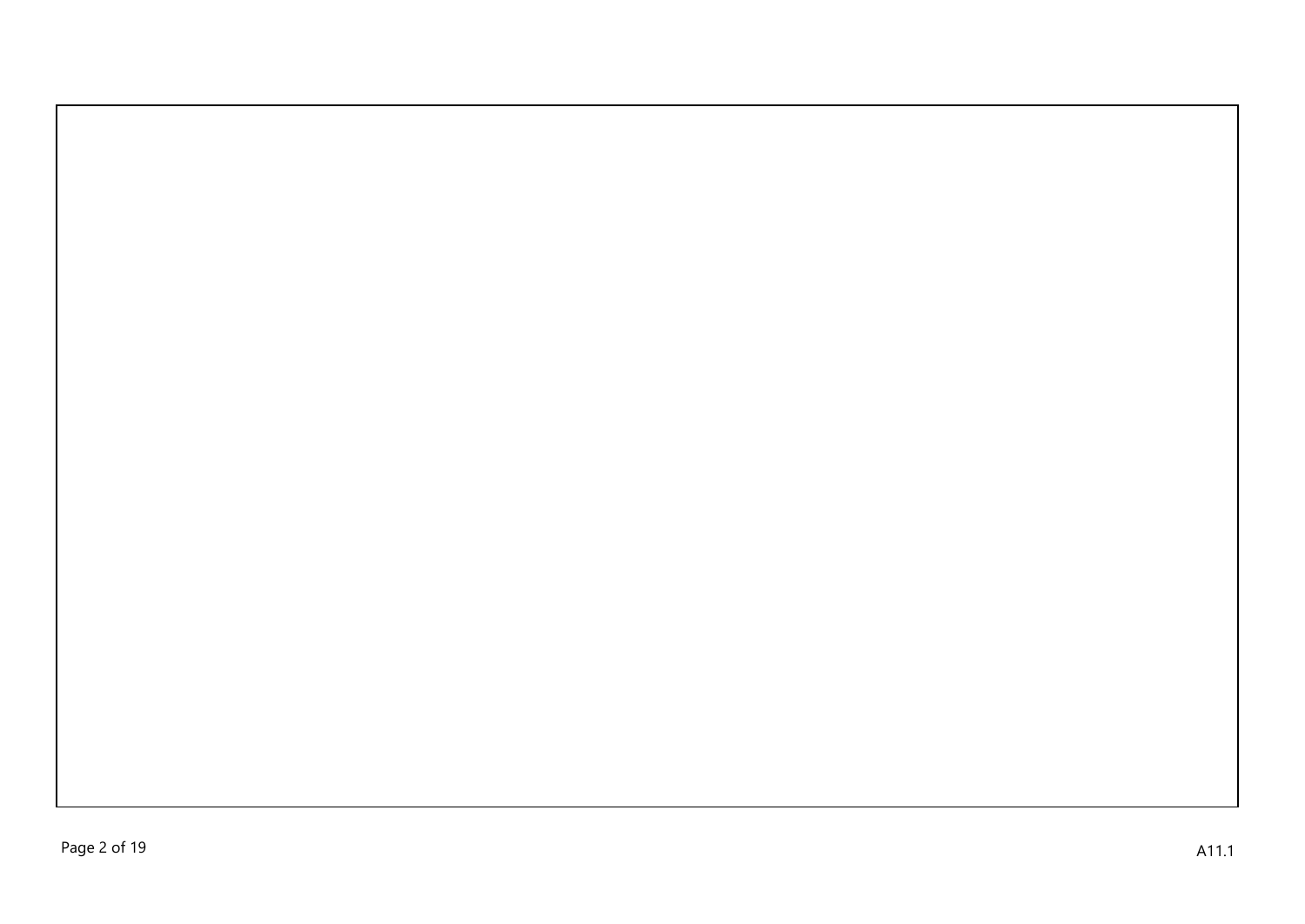| #              | Island         | House Name    | Name                  | Sex       | National ID | ، ه ، بر <u>م</u>                   | ىئرىتر                                                   |
|----------------|----------------|---------------|-----------------------|-----------|-------------|-------------------------------------|----------------------------------------------------------|
|                | F. Nilandhoo   |               |                       |           |             |                                     |                                                          |
|                | F. Nilandhoo   | Daisymaage    | Mohamed Shakeeb       | M         | A242356     | ۽ سچ چري<br>  ۽ سچ چر <sub>چر</sub> | ورەرو خىرە                                               |
|                | GDh. Gadhdhoo  |               |                       |           |             |                                     |                                                          |
| $\mathcal{P}$  | GDh. Gadhdhoo  | Chabeyleege   | Aishath Nahudha       | F         | A252222     | ري ۔<br>کوھنچری                     | مەر خىكى ئىس ئىر قىر                                     |
|                | GDh. Vaadhoo   |               |                       |           |             |                                     |                                                          |
| 3              | GDh. Vaadhoo   | Moonimaage    | Shizlath Abdulla      | F         | A298882     | ادو پروند<br> تر سرچری              | جوم و ده و الله                                          |
| HA. Kelaa      |                |               |                       |           |             |                                     |                                                          |
| 4              | HA. Kelaa      | Kaneeru Villa | Mohamed Fazeen        | M         | A288712     | ئەس <sub>ى</sub> پرىمو ئۇ           | ورەرو تەپ                                                |
|                | HA. Molhadhoo  |               |                       |           |             |                                     |                                                          |
| 5              | HA. Molhadhoo  | Karankaage    | Mohamed Razee         | M         | A121618     | ر ر ه و ،<br>ما موسورتا ی           | ورەرد گرىنو                                              |
|                | HA. Thakandhoo |               |                       |           |             |                                     |                                                          |
| 6              | HA. Thakandhoo | Aafehi        | Mohamed Midhath       | M         | A295961     | دحموسر                              | و ره ر د<br>تر پر ژ تر<br>و در د<br>د تربر <sub>حو</sub> |
| $\overline{7}$ | HA. Thakandhoo | Aafehi        | Ahmed Maaish          | M         | A404797     | پروس                                | ره رو و گرگ                                              |
| 8              | HA. Thakandhoo | Aavehi        | Abdul Latheef Hussain | M         | A090811     | پژځو سر                             | גפנגציק גריקייל                                          |
| 9              | HA. Thakandhoo | Alimasge      | Sofiyya Adam          | F         | A090776     | وسنروشو                             | התנהיה הבנכ                                              |
| $10$           | HA. Thakandhoo | Alimasge      | Shareefa Adam         | F         | A090777     | وأمرخه مدعي                         | شەمرۇ<br>پر ہ<br>مرکز                                    |
| 11             | HA. Thakandhoo | Alivaage      | Zareena Moosa         | F         | A090711     | ەكتوپى                              | ىم ئىرىنگە خەشكە                                         |
| 12             | HA. Thakandhoo | Alivaage      | Zahidha Mohamed       | F         | A295927     | بروء                                | پچ ريگر وره رو<br>ج                                      |
| 13             | HA. Thakandhoo | Arrowma       | Ahmed Viam            | M         | A259777     | ی می بر<br>در برگ                   | גם גב בב                                                 |
| 14             | HA. Thakandhoo | Arrowma       | Ali Moosa             | M         | A286150     | ی 20<br>پر برگ                      | أربم وحرقته                                              |
| 15             | HA. Thakandhoo | Arrowma       | Zaahiya Ali           | F         | A296607     | ړ ه پوځه<br>مرمونځه                 | تجرير أيمنج                                              |
| 16             | HA. Thakandhoo | Arrowma       | Zahira Ali            | F         | A296609     | ى مى<br>مەنىرى                      | پج ریز م <sub>ور</sub><br>پ                              |
| 17             | HA. Thakandhoo | Arrowma       | Mohamed Miraaz        | ${\sf M}$ | A296610     | ړ ره و.<br>در نورن                  | ورەرو بەر                                                |
| 18             | HA. Thakandhoo | Asareege      | Moosa Hussain         | M         | A090766     | ېر کے بیری<br>پ                     | وحث برق                                                  |
| 19             | HA. Thakandhoo | Asareege      | Mariyam Moosa         | F         | A090768     | ېز سه پېړۍ<br>په                    | دو مح<br>ر ه ر ه<br><del>د</del> بربر د                  |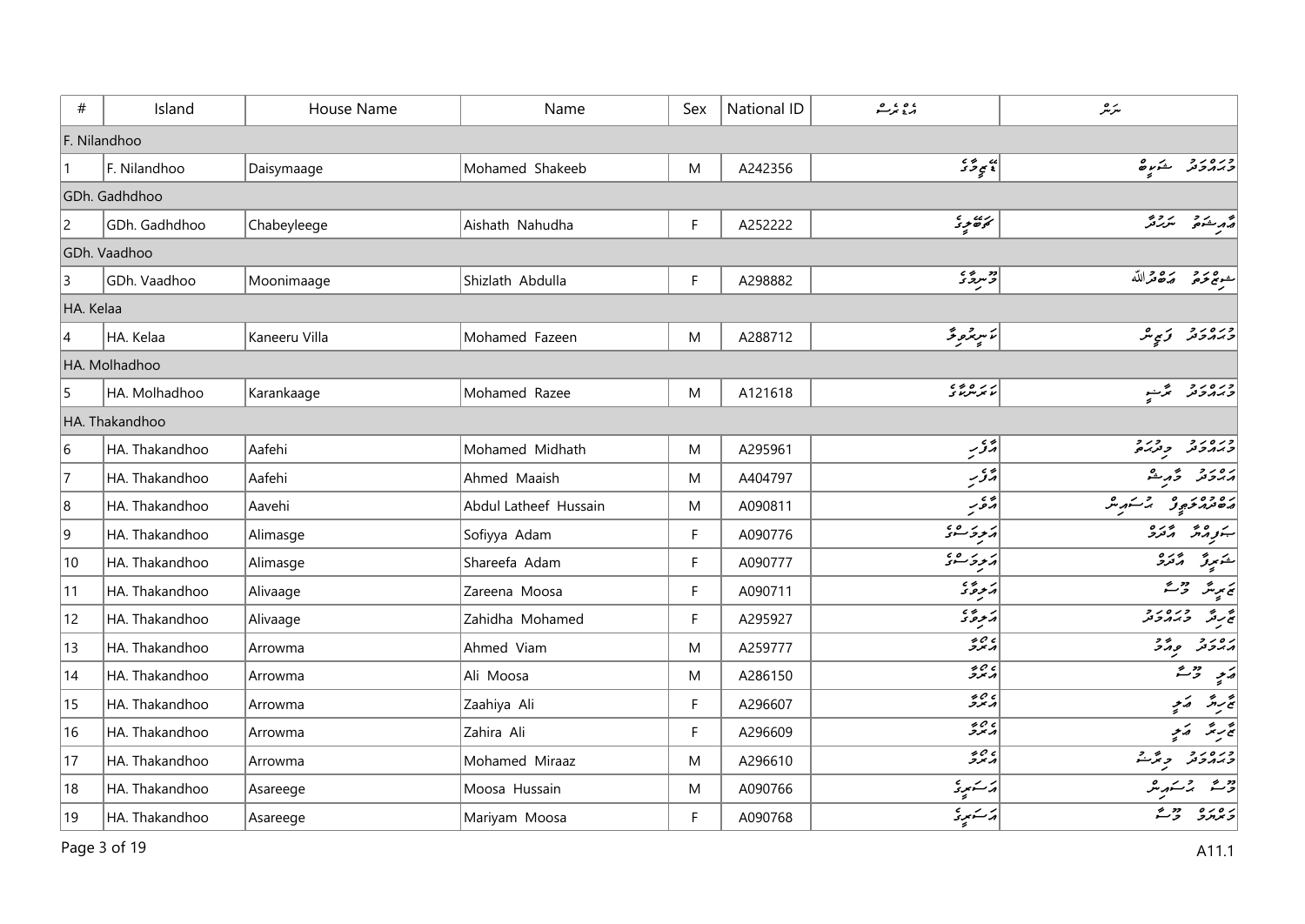| 20 | HA. Thakandhoo | Asurumaage           | NASEEMA ABDUL RAHEEM | F.          | A084716 | ر و و د ء<br>پرسوپوری            | ره وه در ه<br>  پرسوځ                                |
|----|----------------|----------------------|----------------------|-------------|---------|----------------------------------|------------------------------------------------------|
| 21 | HA. Thakandhoo | Asurumaage           | Aminath Ahmed        | F           | A084717 | ر په ده ده د<br>پرسه مرو د       | أثرج بترة<br>پرور و                                  |
| 22 | HA. Thakandhoo | Asurumaage           | Fathimath Nashida    | F           | A084721 | ر په ده ده د<br>پرسه مرو د       | سُرُشدتگر<br>و بر د<br>ترموخامو                      |
| 23 | HA. Thakandhoo | Azaadhu Vaadhee      | Abdulla Hameed       | M           | A144567 | <br> پرنې تره تر                 | <mark>برە ت</mark> راللە<br>برَحٍ قر                 |
| 24 | HA. Thakandhoo | Bageechaage          | Fathimath Ahmed      | $\mathsf F$ | A090732 | ر په دي.<br>په نړۍ               | و محمد المستحقر                                      |
| 25 | HA. Thakandhoo | Bageechaage          | Khadeeja Hussain     | $\mathsf F$ | A090733 | ر<br>صی گوی                      | كتابيع المرشر المراشر                                |
| 26 | HA. Thakandhoo | Bageechaage          | Ibrahim Mohamed      | M           | A090735 | ر<br>ئەس ئە                      | وه پر در در د                                        |
| 27 | HA. Thakandhoo | Bageechaage          | Aishath Ahmed        | $\mathsf F$ | A090736 | ر په دي.<br>په نړۍ               |                                                      |
| 28 | HA. Thakandhoo | Bahaaruge            | Zuhura Gasim         | F           | A295941 | ر و د ،<br>ن <i>ن تر</i> بر      | $\frac{2}{3}$ $\frac{2}{3}$ $\frac{2}{3}$            |
| 29 | HA. Thakandhoo | Bashimaage           | Khadeeja Hussain     | F           | A140795 | ر<br>ت <i>ه م</i> رد د           | ترورچ<br>م<br>جەسىم <b>ەر</b> بىر                    |
| 30 | HA. Thakandhoo | Bashimaage           | Hawwa Ali            | F           | A296230 | ر په په<br>مورد د                | ره و دَرِ                                            |
| 31 | HA. Thakandhoo | <b>Beauty Flower</b> | Aminath Zeena        | $\mathsf F$ | A081678 | ەر ھۇر ئەر<br>س                  | ړې سره پې شر                                         |
| 32 | HA. Thakandhoo | <b>Beauty Flower</b> | Ibrahim Gasim        | M           | A081680 | ەرمۇز ۋە<br>رەمۇز ۋە ئە          | سچ سبز د<br>ر<br>دە ئۈرۈ                             |
| 33 | HA. Thakandhoo | <b>Beauty Flower</b> | Abdul Rahmaan Zahid  | M           | A296432 | ەرمۇز ئەر                        | ره وه ره ده ده د مخر در                              |
| 34 | HA. Thakandhoo | <b>Beauty Flower</b> | Fathimath Zumna      | $\mathsf F$ | A296437 | ە ئەھ بۇ ئەرىر<br>مەھ بۇ ئەھ بىر | توجدة بمحمد                                          |
| 35 | HA. Thakandhoo | <b>Beauty Flower</b> | Hassan Zihan         | M           | A296439 | <br>  مەھبى ئەتىمىسى             |                                                      |
| 36 | HA. Thakandhoo | <b>Blue Wave</b>     | Ahmed Nashid         | M           | A127571 | و دورړ ه<br>ن <i>ن نو</i> و      | رەرو ئۇيدۇ.                                          |
| 37 | HA. Thakandhoo | <b>Blue Wave</b>     | Fathimath Fazeeha    | F           | A149787 | و دور، ه<br>ن مو و و             | قەم قۇم قۇم                                          |
| 38 | HA. Thakandhoo | Burevimaage          | Ibrahim Abdul Raheem | M           | A046476 | د ،<br>صغر و د د                 | ر ه د ه ر ه<br>پره تربر تربر و<br>ەر ھەترىر <i>2</i> |
| 39 | HA. Thakandhoo | Burevimaage          | Aroosha Ibrahim      | F           | A259756 | د ،<br>صغر و د د                 | ر دو پر<br>در برندگه<br>ە ھەترىرى<br>برھەترىرى       |
| 40 | HA. Thakandhoo | Burevimaage          | Aminath Moosa        | $\mathsf F$ | A295997 | د ،<br>صغر و د د                 | ديو مشر<br>أرمره                                     |
| 41 | HA. Thakandhoo | Burevimaage          | Asra Ibrahim         | F           | A296385 | د ،<br>صغر و د د                 | رەپر<br>مەھترىرى                                     |
| 42 | HA. Thakandhoo | Burevimaage          | Asraf Ibrahim        | M           | A296389 | د ،<br>صغر و د د                 | ەھ تررۈ<br>ىر ھېمەنى<br>مەسىمىرى                     |
| 43 | HA. Thakandhoo | California           | Shahama Abdul Kareem | F           | A259766 | ئونۇ بىرىد                       | شرگرمی<br>ر ه و و ر ه<br>پره ترو <i>لا بو</i> ر      |
| 44 | HA. Thakandhoo | California           | Lishana Abdul Kareem | F.          | A296467 | <i>، وہ مبرڈ</i>                 | ره وه ره<br>پره تر تر بر<br>ىرىشەشر                  |
| 45 | HA. Thakandhoo | California           | Sanfa Abdulla        | F           | A315044 | ، وه پېرتگه<br>موکو سرچ          | سكسرتر وكافد الله                                    |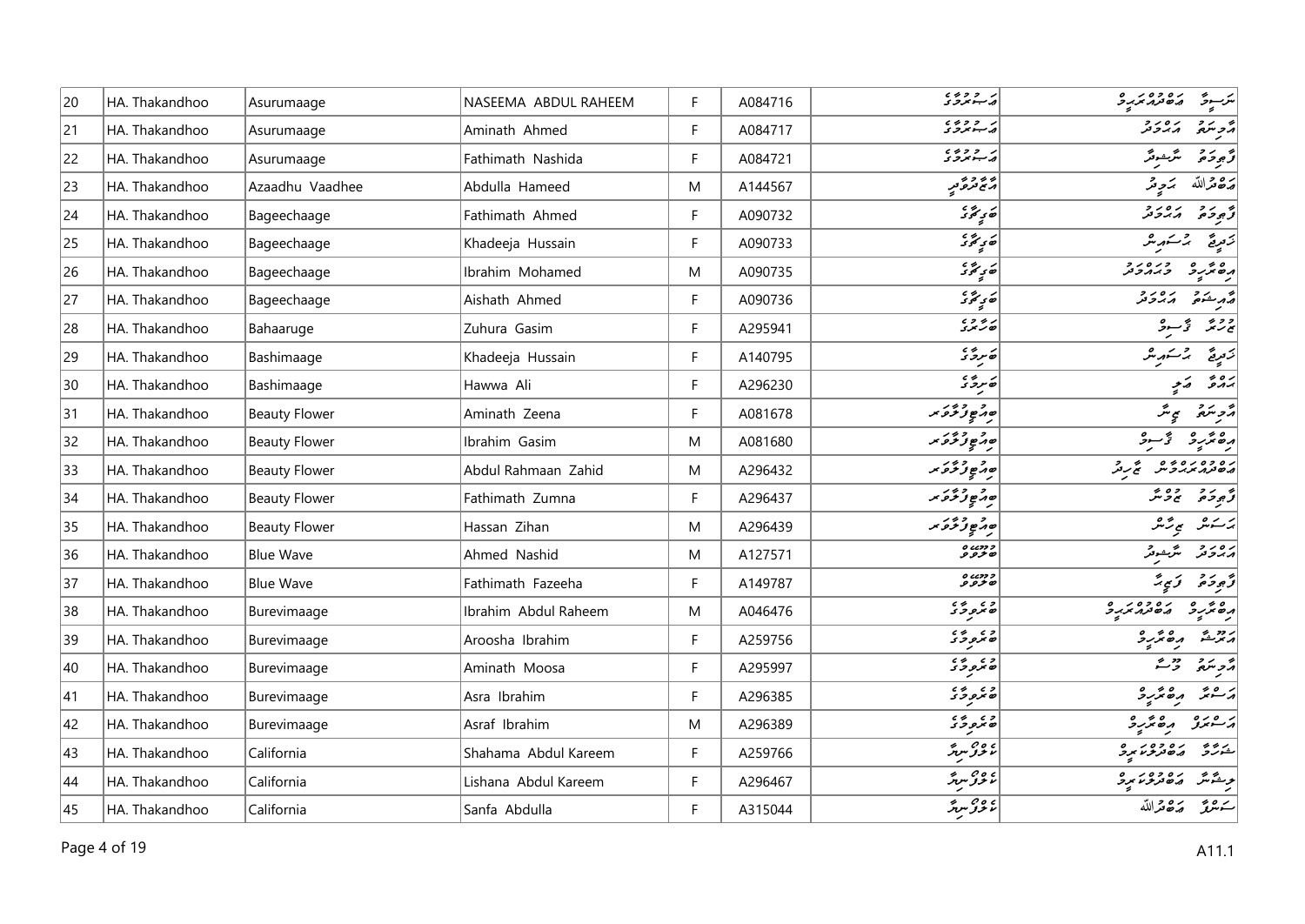| 46 | HA. Thakandhoo | Chaandhaneege  | Rasheeda Abdul Kareem | F.          | A090793 | كۇستىرسىگە                                   | ر دور ده ده در ده<br>مرش <sub>و</sub> تر م <i>عترفرنام</i> رد |
|----|----------------|----------------|-----------------------|-------------|---------|----------------------------------------------|---------------------------------------------------------------|
| 47 | HA. Thakandhoo | Chaandhaneege  | Abida Abdul Kareem    | F           | A090795 | كۇسىركىرىگە                                  | مەم مەدەرىرە                                                  |
| 48 | HA. Thakandhoo | Chaandhaneege  | Ahmed Faarih Firaq    | M           | A161446 | ڭۇس <sub>ى</sub> رىگەس <sub>ى</sub> گە       | ومدد ومرثر ومدد                                               |
| 49 | HA. Thakandhoo | Daisy Villa    | Abdulla Ibrahim       | M           | A267242 | ناسم عرقته<br>مستحق <sup>ر</sup>             | ە ھەترىرى<br>ەھەراللە                                         |
| 50 | HA. Thakandhoo | Daisymaage     | Ali Mohamed           | M           | A012017 | $\frac{c}{s}$ ءَ سچ                          | أرو ورەرو                                                     |
| 51 | HA. Thakandhoo | Daisymaage     | Fauziyya Mohamed      | F           | A086331 | ر<br>پانگ پی پی تر <sub>ک</sub>              | ۇ ئەم ئەر<br>و ره ر و<br><i>د ب</i> رگرفر                     |
| 52 | HA. Thakandhoo | Daisymaage     | Faheema Mohamed       | F           | A296336 | ر<br>پانگ پی پی تر <sub>ک</sub>              | تۇرپە تى<br>و رە ر د<br>تر پر تر تر                           |
| 53 | HA. Thakandhoo | Dhilbahaaruge  | Sofiyya Mohamed       | F           | A087259 | و ره ره و ،<br>درگرفت <i>ر</i> بر د          | ا يەر ەير<br>__<br>و ره ر د<br><i>د بر</i> د تر               |
| 54 | HA. Thakandhoo | Dhilkushaage   | Aishath Mohamed       | F           | A090781 | <sub>قر</sub> و ۾ شوءِ                       | و ر ه ر د<br>تر پر تر تر<br>پھ مر شوی <sub>ر</sub>            |
| 55 | HA. Thakandhoo | Dhoalhabumaage | Khadheeja Adam        | $\mathsf F$ | A090707 | ہ ر و ر ء<br>ترتر <i>ہ و ی</i>               | تزمرمج كمرترو                                                 |
| 56 | HA. Thakandhoo | Dhoalhabumaage | Ali Mohamed           | M           | A152947 | ہ ر د د  ء<br>ترتر <i>ہ ت</i> ر <sub>ک</sub> | أرو ورامرد                                                    |
| 57 | HA. Thakandhoo | <b>Dhoores</b> | Ibrahim Gasim         | M           | A099955 | دد ،<br>تدبر ب                               | ە ھەتگەرى<br>بەھەتگەرى<br>تۇسىۋ                               |
| 58 | HA. Thakandhoo | <b>Dhoores</b> | Fathimath Mohamed     | F           | A296285 | دد ،<br>تربر ک                               | توجوحه<br>و ر ه ر د<br>تر پر پر تر                            |
| 59 | HA. Thakandhoo | Dhunfineege    | Moosa Ali             | M           | A126126 | قرىثىر بىرگە                                 | $\frac{1}{2}$ $\frac{2}{3}$                                   |
| 60 | HA. Thakandhoo | Dhunfineege    | Saaina Mohamed        | F           | A261017 | ۇ ش <sub>رىرىد</sub> ى<br>مەسرىيە            | و ره ر و<br><i>و پر</i> پر تر<br>سٹہر بٹر                     |
| 61 | HA. Thakandhoo | Dhuni          | Abdulla Ali           | M           | A038321 | و<br>ترسر                                    | <mark>بر25</mark> مرالله<br>ەتىر                              |
| 62 | HA. Thakandhoo | Dhuni          | Aishath Soozan        | F           | A151806 | قرسر                                         | متزئر چر<br>پ <sup>ر</sup> مرشو                               |
| 63 | HA. Thakandhoo | Dhuni          | Ahmed Naaim           | M           | A259715 | و<br>توسر                                    | ر ە ر د<br>م <i>رگ</i> تر<br>سمەر                             |
| 64 | HA. Thakandhoo | Dhuni          | Aminath Shaazuma      | F           | A296127 | قرسر                                         | رشم پر په<br>مشتم تر<br>ړګر سرچ                               |
| 65 | HA. Thakandhoo | Dhunnikamaage  | Aishath Ali           | F           | A084575 | و ه سربر د د ،<br>تر سربر بر د د             | ا پژ <sub>امر</sub> شوه<br>ا<br>رځيو                          |
| 66 | HA. Thakandhoo | Diamond Villa  | Abdulla Gasim         | M           | A089751 | ن <sub>ە م</sub> ەركىيە ھەتتىر               | 20 مقرالله كالمحت                                             |
| 67 | HA. Thakandhoo | Diamond Villa  | Navaal Abdulla        | $\mathsf F$ | A259728 | )<br>) دېر د تنده <sub>عر</sub> م            | تروًّق رَصْدَاللَّه                                           |
| 68 | HA. Thakandhoo | Diamond Villa  | Hussain Zihan         | M           | A296198 | ،<br>، مرځ مرغ و ځ                           | يز ستهر شهر سي شر شر                                          |
| 69 | HA. Thakandhoo | Diamond Villa  | Aishath Abdulla       | F           | A296208 | ،<br>، مرځ مرغ و ځ                           | صَّمَّ مَصْحَمَّ صَفَّرَ اللَّهُ                              |
| 70 | HA. Thakandhoo | Endherimaage   | Shareefa Gasim        | F           | A296197 | ، ۵۶ وي په د                                 | شَهْرٍ تَرَ - تَرْ - رَحْر                                    |
| 71 | HA. Thakandhoo | Fabric Villa   | Fathimath Mohamed     | F           | A075636 | ، چې پر ره <sub>عر</sub> مځه                 | و د دره دره<br>گرجوجو درمدد                                   |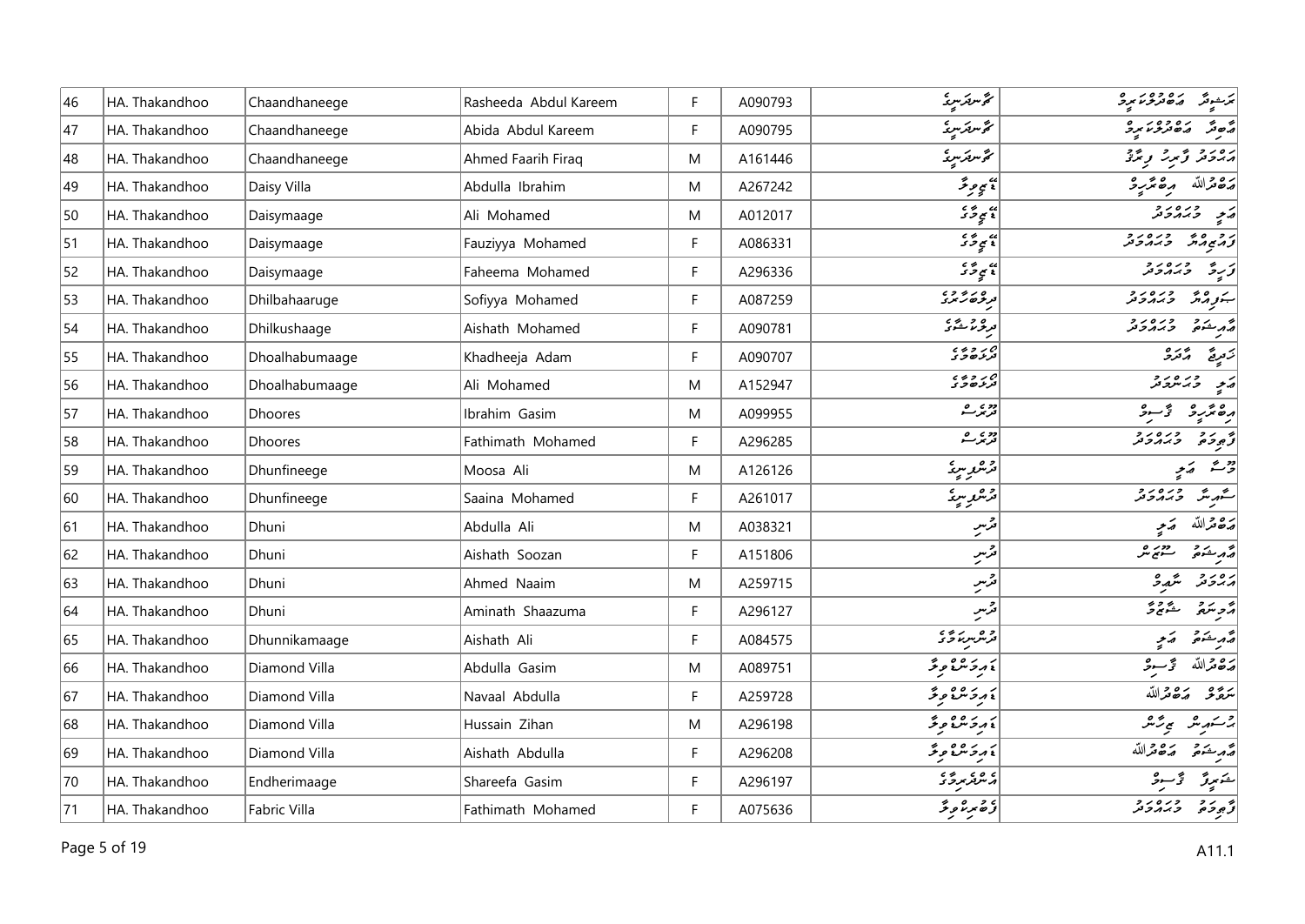| 72           | HA. Thakandhoo | Fabric Villa | Abdul Rahman Mohamed    | M  | A080027 | ۇ ھ <sub>ىم</sub> رىئو ئە       | ره כه ره په د حده ر د<br>پره تربر بربر حسن حد حدو تر |
|--------------|----------------|--------------|-------------------------|----|---------|---------------------------------|------------------------------------------------------|
| 73           | HA. Thakandhoo | Fabric Villa | Arushadhu Abdul Rahmaan | M  | A259763 | ۇ ئەبىر ئ <i>ەر</i> گە          | ر و ر و بره وه ره وه.<br>پر برخونز بر محمد بربرگر    |
| 74           | HA. Thakandhoo | Fehivilaage  | Abdussalaam Daawood     | M  | A062992 | ای ره وی<br><u>د برو</u> وی     | ره وه بروه مودود<br>پره تربر شوڅر دربرنر             |
| 75           | HA. Thakandhoo | Fehivilaage  | Aminath Dhawood         | F  | A296312 | ۇ رەپە ئەتى<br>تەرىپە ئى        | أأروبتهم المرود                                      |
| 76           | HA. Thakandhoo | Fehivina     | Mohamed Abdul Raheem    | Μ  | A063959 | اؤروبئر<br><u>سير</u>           |                                                      |
| 77           | HA. Thakandhoo | Fehivina     | Naeema Moosa            | F  | A090805 | ۇر <sub>جو</sub> ىتر            | سَمِيرٌ حَرْبٌ                                       |
| 78           | HA. Thakandhoo | Fehivina     | Aminath Nazneena        | F  | A132765 | ۇرەبىر                          | ۇ ئەسكە ئەستىم ئېرىتر                                |
| 79           | HA. Thakandhoo | Fehivina     | Aishath Mohamed         | F  | A296565 | و <sub>مرح</sub> ومتر<br>مرم    |                                                      |
| 80           | HA. Thakandhoo | Fehivina     | Rasheedha Mohamed       | F. | A296567 | ء<br>قرىر جە بىتر               | و ره ر و<br>تر پر تر تر<br>ىرىشونىر                  |
| 81           | HA. Thakandhoo | Fesco Hiyaa  | Hamid Gasim             | M  | A064071 | ، مەنگە بەر                     | أثرونر تؤسوه                                         |
| 82           | HA. Thakandhoo | Fesco Hiyaa  | Azeeza Mohamed          | F  | A089648 | ې ۵ <u>۵ کېږ</u>                | ەسچەتى<br>و ر ه ر د<br><i>و پر پر</i> ونر            |
| 83           | HA. Thakandhoo | Fesco Hiyaa  | Mariyam Sifaza          | F  | A150112 | ې ۵ <u>۵ کې پېژ</u>             | رەرە سۆتى                                            |
| 84           | HA. Thakandhoo | Fini Asseyri | Abdul Haleem Hassan     | Μ  | A090804 | و سره د ه عمومه                 | גפרפג'קר ג'ילית                                      |
| 85           | HA. Thakandhoo | Finifenmaage | Adam Musthafa           | Μ  | A001137 | وسوه ه ده                       | وره و ه رو<br>مرکز د سورو                            |
| 86           | HA. Thakandhoo | Finifenmaage | Ibrahim Naeem           | Μ  | A058936 | ر سر شرد دي.<br>م               | رە ئەر ئىر                                           |
| 87           | HA. Thakandhoo | Finihiyaa    | Mohamed Musthafa        | M  | A012898 | و سربر پر<br>سربر               | وره رو و ه ره<br><i>و پرو</i> ونر و <i>ښوو</i> ژ     |
| 88           | HA. Thakandhoo | Finihiyaa    | Shareefa Adam           | F  | A295928 | او مدر پڑ<br>سب م               | شَامِرِ تَرَّ الرَّمْرَةِ                            |
| 89           | HA. Thakandhoo | Finivaage    | Mohamed Ibrahim         | M  | A063958 | و سرچ ء<br>تر سرچ <sub>چ</sub>  |                                                      |
| $ 90\rangle$ | HA. Thakandhoo | Finivaage    | Sakeena Moosa           | F. | A090799 | وسرة و                          | سەر شەھ تەس                                          |
| 91           | HA. Thakandhoo | Finivaage    | Shakeela Mohamed        | F  | A286142 | و سرچ <sup>ء</sup><br>تر برچ    | شرر قرم در مرد                                       |
| 92           | HA. Thakandhoo | Fithuroanuge | Ahmed Miduhath Mohamed  | Μ  | A292987 | د ه ه د ،<br>پوه ترس            | גם גב בנגב בגם בב                                    |
| 93           | HA. Thakandhoo | Gaskara      | Ali Hussain             | M  | A043767 | ى سەرىمىر                       | أەسمج سىسكىر بىگىر                                   |
| 94           | HA. Thakandhoo | Gaskara      | Mohamed Ali             | Μ  | A090809 | ى سەرىمىر                       | ورەرو كې                                             |
| 95           | HA. Thakandhoo | Gaskara      | Aminath Saeeda          | F. | A296596 | ى سەرىمىر                       | أأدم المحمدة                                         |
| 96           | HA. Thakandhoo | Gaskara      | Amira Ali               | F  | A296600 | ر 2 ئەرىر<br>ئ                  | وترجته<br>ەئىر                                       |
| 97           | HA. Thakandhoo | Gulfaamge    | Aishath Ali             | F  | A085961 | وه پره پر<br><b>بر تر</b> تر بر | مەر خىم كەم                                          |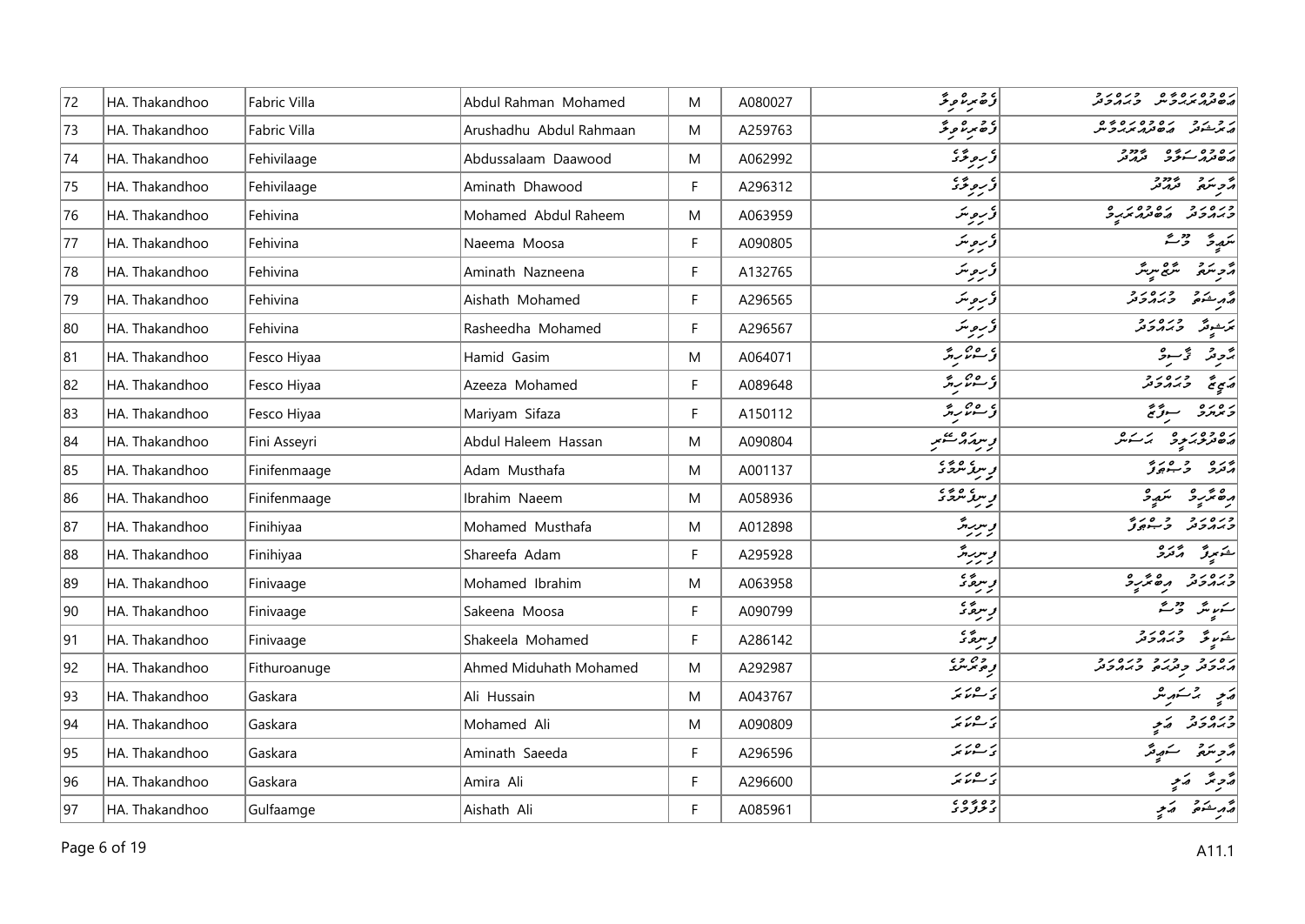| 98  | HA. Thakandhoo | Gulfaamge        | Abdulla Hameed          | M           | A085977 | وه و ه ه ،<br>  د نوگر د د                | پره مرالله برحي مر                                                                                                                                                                                                                                                                                                                      |
|-----|----------------|------------------|-------------------------|-------------|---------|-------------------------------------------|-----------------------------------------------------------------------------------------------------------------------------------------------------------------------------------------------------------------------------------------------------------------------------------------------------------------------------------------|
| 99  | HA. Thakandhoo | Gulzaaruge       | Fathimath Ali           | $\mathsf F$ | A090764 | و ه پر و ،<br>د نومځ مرد                  | وً و د د کم                                                                                                                                                                                                                                                                                                                             |
| 100 | HA. Thakandhoo | Gumreege         | Abdullah Gasim          | M           | A038214 | و ه مړي<br>  د ح مړي                      | رە دالله گم سود                                                                                                                                                                                                                                                                                                                         |
| 101 | HA. Thakandhoo | Gumreege         | Aminath Hussain         | F.          | A042902 | د ه پری<br>  د ح مړي                      | أروسكو بالمسكر                                                                                                                                                                                                                                                                                                                          |
| 102 | HA. Thakandhoo | Handhuvareege    | Dawood Hassan           | M           | A042338 | ر سر پرې <sub>سر</sub> په                 | پروو پر کرد.<br>ترم <i>ر</i> تر بر کرد                                                                                                                                                                                                                                                                                                  |
| 103 | HA. Thakandhoo | Handhuvareege    | Shadhiya Dhawoodh       | $\mathsf F$ | A126697 | ر سرچر ہے<br> -<br>سرچری س <sub>ی</sub> ر | شوره ودود<br>شوره ترود                                                                                                                                                                                                                                                                                                                  |
| 104 | HA. Thakandhoo | Handhuvareege    | Mohamed Ashraf          | M           | A296088 | ر سر پرې <sub>سر</sub> م                  | ورەرو كەشەيرە                                                                                                                                                                                                                                                                                                                           |
| 105 | HA. Thakandhoo | Hazeleen         | Abdul Rahman Gasim      | M           | A296620 | ار بر مویتر<br> -                         | رە دەرەپەر پەر ە<br>مەھىرمەيرىرىس تىسىر                                                                                                                                                                                                                                                                                                 |
| 106 | HA. Thakandhoo | Hazeleen         | Nahida Abdul Rahman     | F           | A359604 | ئەنج مەيىتىر<br>                          | و ده ده ده ده وه<br>سررتر مقادر در د                                                                                                                                                                                                                                                                                                    |
| 107 | HA. Thakandhoo | Heenaamaage      | Rugiyya Gasim           | $\mathsf F$ | A090741 | رېږي                                      | بر <sub>ۇ</sub> مۇ ئ <sup>ې</sup> رۇ                                                                                                                                                                                                                                                                                                    |
| 108 | HA. Thakandhoo | Heenaamaage      | Saleema Adam            | F           | A090742 | ر پر پر دي<br>پر پنگرنري                  | سەرچ<br>پر ہ<br>مرکزو                                                                                                                                                                                                                                                                                                                   |
| 109 | HA. Thakandhoo | Hilihilaage      | Shareefa Abdul Rahman   | F.          | A047540 | رورۇ،<br> رورۇ،                           | ره وه ره ده.<br>په <i>ه در برن</i> گر<br>ے موقر<br>سند میں                                                                                                                                                                                                                                                                              |
| 110 | HA. Thakandhoo | Hilihilaage      | Aminath Sazuna          | F           | A292959 | ر ور د د.<br>بر د بر                      | ړ ځېږ په<br>سەنچە ئىگر                                                                                                                                                                                                                                                                                                                  |
| 111 | HA. Thakandhoo | Hilihilaage      | Shahuma Abdulla         | $\mathsf F$ | A292960 | ر د ر د د د<br>بر د بر                    | خورى مەھىراللە                                                                                                                                                                                                                                                                                                                          |
| 112 | HA. Thakandhoo | Hithigasdhoshuge | Ibrahim Rasheed         | M           | A050565 | ره د ۱۶۵۵ و و<br>کرم د مستقرمرد           | رە ئرىر ئىسىمىتى ئىشلىقى ئىشلىقى ئىس                                                                                                                                                                                                                                                                                                    |
| 113 | HA. Thakandhoo | Hithigasdhoshuge | Adam Faheem Abdulla     | M           | A059876 | ر مړی کے در د تا<br>مرحو تو کستونو تو دی  | ويره ويره ماه والله                                                                                                                                                                                                                                                                                                                     |
| 114 | HA. Thakandhoo | Hithigasdhoshuge | Fathimath Mohamed       | F           | A092995 | ره د ۱۶۵ و د د                            | و د دره دور                                                                                                                                                                                                                                                                                                                             |
| 115 | HA. Thakandhoo | Hithigasdhoshuge | Evaan Ibrahim Rasheed   | M           | A259687 | <br>  رە ئەسەتىرىرى<br>  برېر             |                                                                                                                                                                                                                                                                                                                                         |
| 116 | HA. Thakandhoo | Hithigasdhoshuge | Sharaa Mohamed Rasheed  | F           | A259692 | <br>  ره د ک سور د د د                    | $\frac{1}{2}$ $\frac{1}{2}$ $\frac{1}{2}$ $\frac{1}{2}$ $\frac{1}{2}$ $\frac{1}{2}$ $\frac{1}{2}$                                                                                                                                                                                                                                       |
| 117 | HA. Thakandhoo | Hithigasdhoshuge | Saaidha Ibrahim Rasheed | F.          | A295958 | <br>  رە ئەسىمەدىرى<br>  يەر              |                                                                                                                                                                                                                                                                                                                                         |
| 118 | HA. Thakandhoo | Hithigasdhoshuge | Afaaf Ibrahim Rasheed   | F.          | A295962 | <br>  ره د ک سوفرمرد<br>  ر ر             | $\begin{array}{cc} \mathcal{L}_{\mathcal{L}_{\mathcal{L}}} & \mathcal{L}_{\mathcal{L}_{\mathcal{L}}} & \mathcal{L}_{\mathcal{L}_{\mathcal{L}}} \\ \mathcal{L}_{\mathcal{L}_{\mathcal{L}}} & \mathcal{L}_{\mathcal{L}_{\mathcal{L}}} & \mathcal{L}_{\mathcal{L}_{\mathcal{L}}} & \mathcal{L}_{\mathcal{L}_{\mathcal{L}}} \\ \end{array}$ |
| 119 | HA. Thakandhoo | Hiyaleegulshan   | Aminath Mohamed         | $\mathsf F$ | A157046 | ر ئ <sup>ۇ</sup> بەر قەشەھەر              | أثر سرد وره دو                                                                                                                                                                                                                                                                                                                          |
| 120 | HA. Thakandhoo | Husnuheenaage    | Zahida Hussain          | F.          | A090713 | 2 مەش <sub>رىپ</sub> ىرىگەنگە             | ئج پەنگە ئەسكەر بىگە                                                                                                                                                                                                                                                                                                                    |
| 121 | HA. Thakandhoo | Ibrahimee Hiyaa  | Abdul Raheem Ibrahim    | M           | A043714 | ە ھەترىر دىر<br>ر                         | גם כם גם הפיציב                                                                                                                                                                                                                                                                                                                         |
| 122 | HA. Thakandhoo | Iramaage         | Ali Adam                | M           | A043831 | پرځ د                                     | أەسمجە مەتىرى                                                                                                                                                                                                                                                                                                                           |
| 123 | HA. Thakandhoo | Janavareege      | Mohamed Amir            | M           | A069022 | <br>  نئے سرچ سرچ                         | כממכת הכת                                                                                                                                                                                                                                                                                                                               |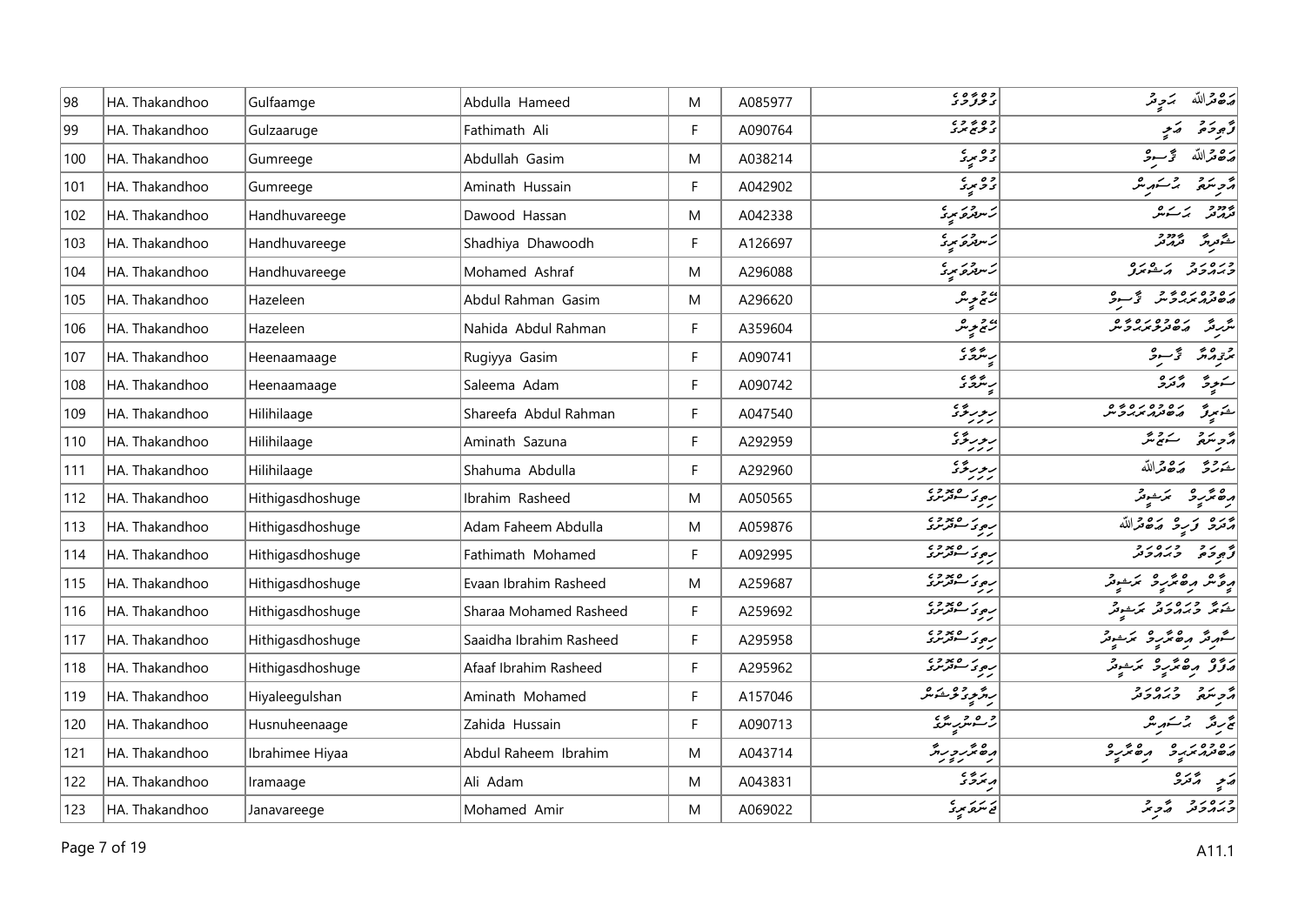| 124 | HA. Thakandhoo | Janavareege       | Fareeda Hassan         | F           | A090796 | <br>  نے سرچ سمبر <sub>ک</sub> ے  | تۇيدىق - ئەستەش                                                                                                                                                                                                                                                                                                               |
|-----|----------------|-------------------|------------------------|-------------|---------|-----------------------------------|-------------------------------------------------------------------------------------------------------------------------------------------------------------------------------------------------------------------------------------------------------------------------------------------------------------------------------|
| 125 | HA. Thakandhoo | Janavareege       | Abdulla Gasim          | M           | A121830 | <br> ج سره مړي                    | أَرَدْ مَرَاللَّهُ تَوَّسِوْ                                                                                                                                                                                                                                                                                                  |
| 126 | HA. Thakandhoo | Janavareege       | Jailam Abdulla         | M           | A296401 | ئے مترکھ سریحہ                    | تحصر محدد الله                                                                                                                                                                                                                                                                                                                |
| 127 | HA. Thakandhoo | Karankaa Villa    | Fathimath Ibrahim      | F           | A295963 | ئەئەترىگە بوڭر                    | وجوده مقتررة                                                                                                                                                                                                                                                                                                                  |
| 128 | HA. Thakandhoo | Karismaa          | Ahmed Rasheed Hussain  | M           | A086329 | لأبرجو                            | ו 200 היינית הייתות                                                                                                                                                                                                                                                                                                           |
| 129 | HA. Thakandhoo | Karismaa          | Saifulla Ahmed Rasheed | M           | A403959 | لأمريقة                           | ستهرو الله مرودور مرسومر                                                                                                                                                                                                                                                                                                      |
| 130 | HA. Thakandhoo | Kasthoori Vaadhee | Ali Ahmed              | M           | A090786 | <br>  پاڪھو مورچ تير<br>          | $\begin{bmatrix} 1 & 0 & 0 & 0 \\ 0 & 0 & 0 & 0 \\ 0 & 0 & 0 & 0 \\ 0 & 0 & 0 & 0 \\ 0 & 0 & 0 & 0 \\ 0 & 0 & 0 & 0 \\ 0 & 0 & 0 & 0 \\ 0 & 0 & 0 & 0 \\ 0 & 0 & 0 & 0 \\ 0 & 0 & 0 & 0 \\ 0 & 0 & 0 & 0 & 0 \\ 0 & 0 & 0 & 0 & 0 \\ 0 & 0 & 0 & 0 & 0 \\ 0 & 0 & 0 & 0 & 0 \\ 0 & 0 & 0 & 0 & 0 & 0 \\ 0 & 0 & 0 & 0 & 0 & $ |
| 131 | HA. Thakandhoo | Kenereege         | Hawwa Moosa Fulhu      | F           | A086330 | ې مه پېړۍ<br>م                    | ره دو در                                                                                                                                                                                                                                                                                                                      |
| 132 | HA. Thakandhoo | Keveli            | Ahmed Saleem Adam      | M           | A032259 | ءَءُمبر                           | أرور ومستجرة أردوه                                                                                                                                                                                                                                                                                                            |
| 133 | HA. Thakandhoo | Kothari Villa     | Hafsa Mohamed          | F           | A090752 | ىدىر<br>ئامۇمرەيە ئى              | ره په دره د د<br>برو په د برمان                                                                                                                                                                                                                                                                                               |
| 134 | HA. Thakandhoo | Kothari Villa     | Ahmed Rasheed          | M           | A296105 | معتمر مرعر محر                    | د ۱۵ د حر مر شوند<br>  د بر حر مر سوند                                                                                                                                                                                                                                                                                        |
| 135 | HA. Thakandhoo | Lily maage        | Mohamed Ahmed          | M           | A158301 | ووژگی<br>رو                       | כנסנכ נסנכ<br>כממכת המכת                                                                                                                                                                                                                                                                                                      |
| 136 | HA. Thakandhoo | Lucky Corner      | Mohamed Ahmed          | M           | A137809 | خرېد تمه                          | כנסנכ נסנכ<br>כגמכנג הגבנג                                                                                                                                                                                                                                                                                                    |
| 137 | HA. Thakandhoo | Lucky Corner      | Azeema Mohamed         | $\mathsf F$ | A138752 | ىز بە <sup>ھ</sup> ئىرىر          |                                                                                                                                                                                                                                                                                                                               |
| 138 | HA. Thakandhoo | Lucky Corner      | Aishath Sifaza         | F           | A296603 | ائەرتىكىد                         | المرور منظمة المستوقع المحدث<br>المراسم المستوقع                                                                                                                                                                                                                                                                              |
| 139 | HA. Thakandhoo | Lucky Corner      | Ahmed Janaah           | M           | A296604 | ئەرەتىدىد                         | برەرد يې شرح                                                                                                                                                                                                                                                                                                                  |
| 140 | HA. Thakandhoo | Maajehige         | Ahmed Ali              | M           | A053978 | ا پیچ ر <sub>ئ</sub><br>اقریق سری | پروژ په په                                                                                                                                                                                                                                                                                                                    |
| 141 | HA. Thakandhoo | Maajehige         | Ali Junaid             | M           | A259731 | پرې دي<br>  پرې کورنۍ             | أأتوس في مكر فر                                                                                                                                                                                                                                                                                                               |
| 142 | HA. Thakandhoo | Maizaandhoshuge   | Arifa Abdul Azeez      | $\mathsf F$ | A296173 | نز مریخ مروز دی<br>د کرم مرور مرد |                                                                                                                                                                                                                                                                                                                               |
| 143 | HA. Thakandhoo | Malafehi          | Shafeega Moosa         | $\mathsf F$ | A090812 | د ئۇير                            | $\begin{array}{cc} \mathcal{L} & \mathcal{L} \\ \mathcal{L} & \mathcal{L} \\ \end{array}$                                                                                                                                                                                                                                     |
| 144 | HA. Thakandhoo | Malafehi          | Abdulla Mohamed        | M           | A140963 | ترىخ تورير                        | ەھىراللە<br>و ر ه ر د<br>تر بر بر تر                                                                                                                                                                                                                                                                                          |
| 145 | HA. Thakandhoo | Malafehi          | Reena Abdulla          | $\mathsf F$ | A259785 | 5 ځوتو سر                         | مويتر كەھ قىراللە                                                                                                                                                                                                                                                                                                             |
| 146 | HA. Thakandhoo | Malafehi          | Rahma Abdulla          | F           | A296301 | ئە ئەقرىر                         | بروء ره قرالله                                                                                                                                                                                                                                                                                                                |
| 147 | HA. Thakandhoo | Malafehi          | Fathimath Reema        | $\mathsf F$ | A296309 | ئەبۇ ئەر                          | و دو پرځ<br>ر                                                                                                                                                                                                                                                                                                                 |
| 148 | HA. Thakandhoo | Mariyanmaage      | Rasheeda Hussain       | F           | A059764 | تەبىر تىرىدى<br>  تەبىر تىرىدى    | ىر شونگر كرگر مگر برگر<br>سر سر سر سر برگر برگر برگر<br>برگر دیگر سر برگریمی                                                                                                                                                                                                                                                  |
| 149 | HA. Thakandhoo | Morning Villa     | Ahmed Niyaz            | M           | A081623 | <sup>9</sup> سرىندىم ئوگە         |                                                                                                                                                                                                                                                                                                                               |
|     |                |                   |                        |             |         |                                   |                                                                                                                                                                                                                                                                                                                               |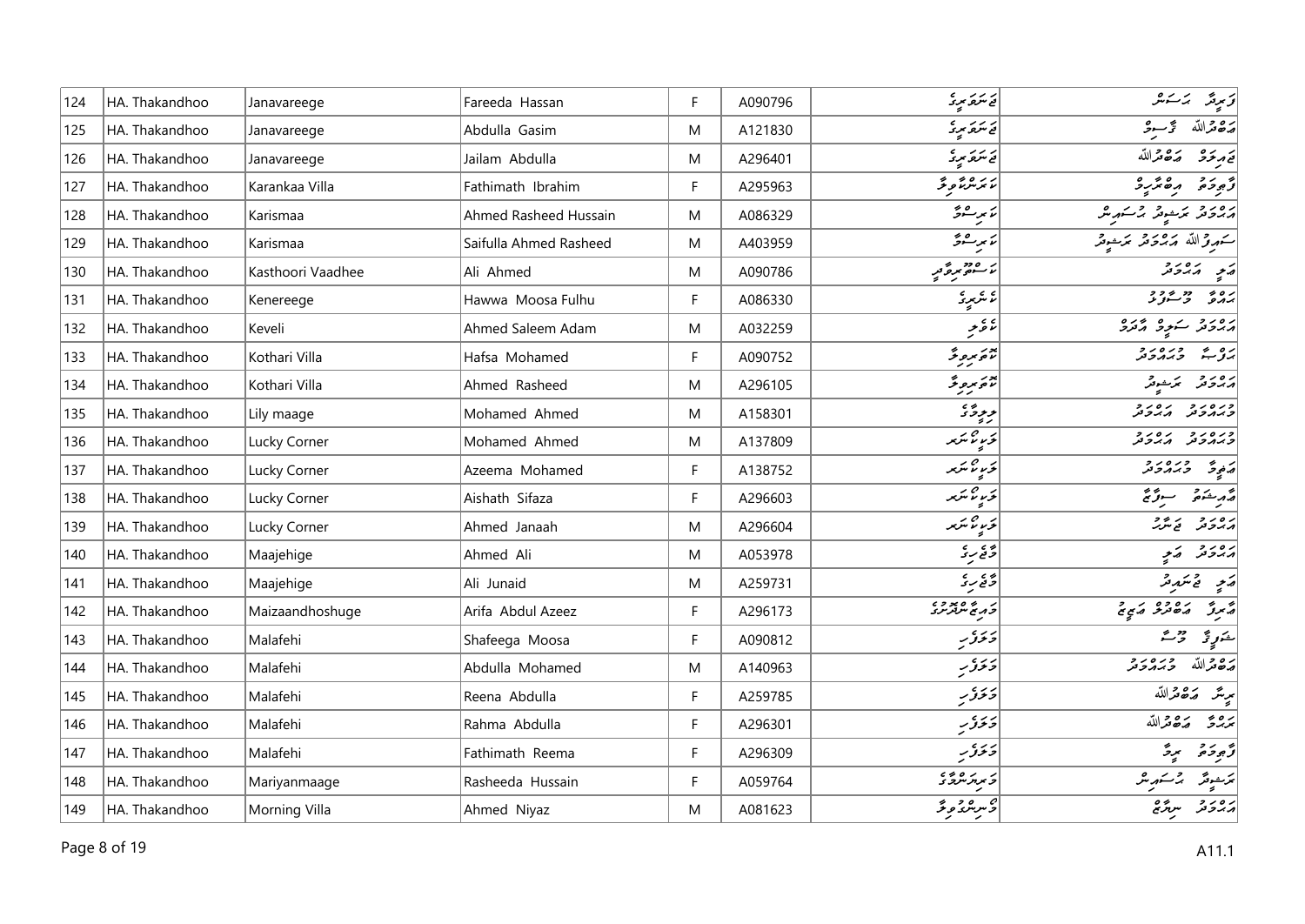| 150 | HA. Thakandhoo | <b>Morning Villa</b> | Haseena Ibrahim       | F  | A082931 | ئۇسرىئىرىمۇ ھ <sub>و</sub> سۇ                | ەرھەترىر <sup>ى</sup>                               |
|-----|----------------|----------------------|-----------------------|----|---------|----------------------------------------------|-----------------------------------------------------|
| 151 | HA. Thakandhoo | Morning Villa        | Mariyam Liusha        | F  | A152579 | ە بىرىش <sub>ۇ ئو</sub> ئۇ                   | پر مرم<br>ىردىشە                                    |
| 152 | HA. Thakandhoo | Murigu               | Hawwa Adam            | F  | A055393 | و<br>و بو و                                  | ر ە بە<br>برادى                                     |
| 153 | HA. Thakandhoo | Murigu               | Aminath Yasfa         | F  | A147804 | و<br>تر بوري                                 | أرمز<br>ېر پەيۋ                                     |
| 154 | HA. Thakandhoo | Mushthareege         | Ibrahim Rasheed       | M  | A010368 | <br> حرشہ <i>و مو</i> ر                      | ەھترىرى ترىشونر<br>رەترىرى ترىشونر                  |
| 155 | HA. Thakandhoo | Mushthareege         | Mariyam Samra Ibrahim | F  | A267497 | د شوړ <sub>مو</sub> ځ                        |                                                     |
| 156 | HA. Thakandhoo | Nalahiyaage          | Safiyya Ali           | F  | A042332 | يزويرون                                      | بتورج كالمح                                         |
| 157 | HA. Thakandhoo | Night Rose           | Ahmed Ali             | M  | A090801 | ايروچېر                                      | أرور وسيحي                                          |
| 158 | HA. Thakandhoo | Night Rose           | Majidha Ali           | F  | A296510 | يئدە قويرىشە                                 | وٌ مِعْرٌ مَ مِ                                     |
| 159 | HA. Thakandhoo | Nookokaage           | Adam Ahmed            | M  | A062923 | وویو پر د<br>سویں مذبی                       | أثره أزهاره                                         |
| 160 | HA. Thakandhoo | Nookokaage           | Razeena Adam          | F  | A072473 | وویر بر بر<br>سربر بر <sub>ک</sub>           | ىرىپەش كەنىرى                                       |
| 161 | HA. Thakandhoo | Nookokaage           | Jameela Abdul Rahman  | F. | A090788 | وویو پر ہ<br>سربر رہ <sub>ک</sub>            | ر و د ده ده ده و د<br>د و د کام در در د             |
| 162 | HA. Thakandhoo | Nooraanee Villa      | Mohamed Abdulla       | M  | A088883 | ترىژىيرە ئۇ                                  | وره رو ده دلله                                      |
| 163 | HA. Thakandhoo | Nooranmaage          | Abdul Samad Ibrahim   | M  | A010422 | دد ر ه و ،<br>سرپرسر <del>د</del> د          | נסכם נגב הסתנים                                     |
| 164 | HA. Thakandhoo | Nooranmaage          | Aminath Ali           | F  | A049964 | دد بر ۵ پر پر<br>سرپرسرچری                   | أأترشي أأتمي                                        |
| 165 | HA. Thakandhoo | Nooranmaage          | Shaheeda Abdul Samad  | F  | A090721 | دد بر ۵ پر پر<br>سرپرسرچری                   | ىشكەنگە<br>مەس<br>ر ٥ ٥ ٥ ر ر و<br>پره توپر سوتر تو |
| 166 | HA. Thakandhoo | Nooreege             | Aneesa Moosa          | F. | A079262 | دو<br>مترسمه په                              | رئىبرىشە<br>دومثر                                   |
| 167 | HA. Thakandhoo | Nooru Manzil         | Aminath Azlifa        | F  | A141549 | دد د بر ه<br>سرپر د سر <sub>ی</sub> څ        | أزويتمو أأتحج وأز                                   |
| 168 | HA. Thakandhoo | Nooru Manzil         | Ibrahim Ali           | M  | A154583 | دد در مربع گر                                | ە ھەترىر <sup>ە</sup><br>رځمنې                      |
| 169 | HA. Thakandhoo | Nooru Manzil         | Aishath Azeefa        | F  | A296271 | دد د بر ه<br>سربر د سرې څر                   |                                                     |
| 170 | HA. Thakandhoo | Nooru Manzil         | Ali Sameer            | M  | A296272 | يز پر د عربي د                               | أة مستحي تمريد                                      |
| 171 | HA. Thakandhoo | Oceanic Villa        | Aminath Hussain       | F  | A090806 | ە سەس <i>رى</i> رى ئە                        | أأرمز المسترامله                                    |
| 172 | HA. Thakandhoo | Oceanic Villa        | Abdulla Mohamed       | M  | A090807 | ە سەس <i>رى</i> رى ئە                        | برە ترالله<br>و ر ه ر و<br><i>و پر</i> و تر         |
| 173 | HA. Thakandhoo | Oceanic Villa        | Mukhuthaar Abdulla    | M  | A296582 | ە سەس <i>رى</i> رى ئە                        | وه و ده دالله                                       |
| 174 | HA. Thakandhoo | Orbit                | Abdul Rasheed Ali     | M  | A010647 | $\overset{\circ}{e}$ $\overset{\circ}{\sim}$ | ره وه ر <sub>کشو</sub> ر کرد.<br>ده مرد برشونر کرد. |
| 175 | HA. Thakandhoo | Orbit                | Rauya Abdul Rasheed   | F  | A259734 | $\overset{\circ}{e}$ $\overset{\circ}{\sim}$ | ر و به ده وه در د<br>بربر بر مقربر بر شوتر          |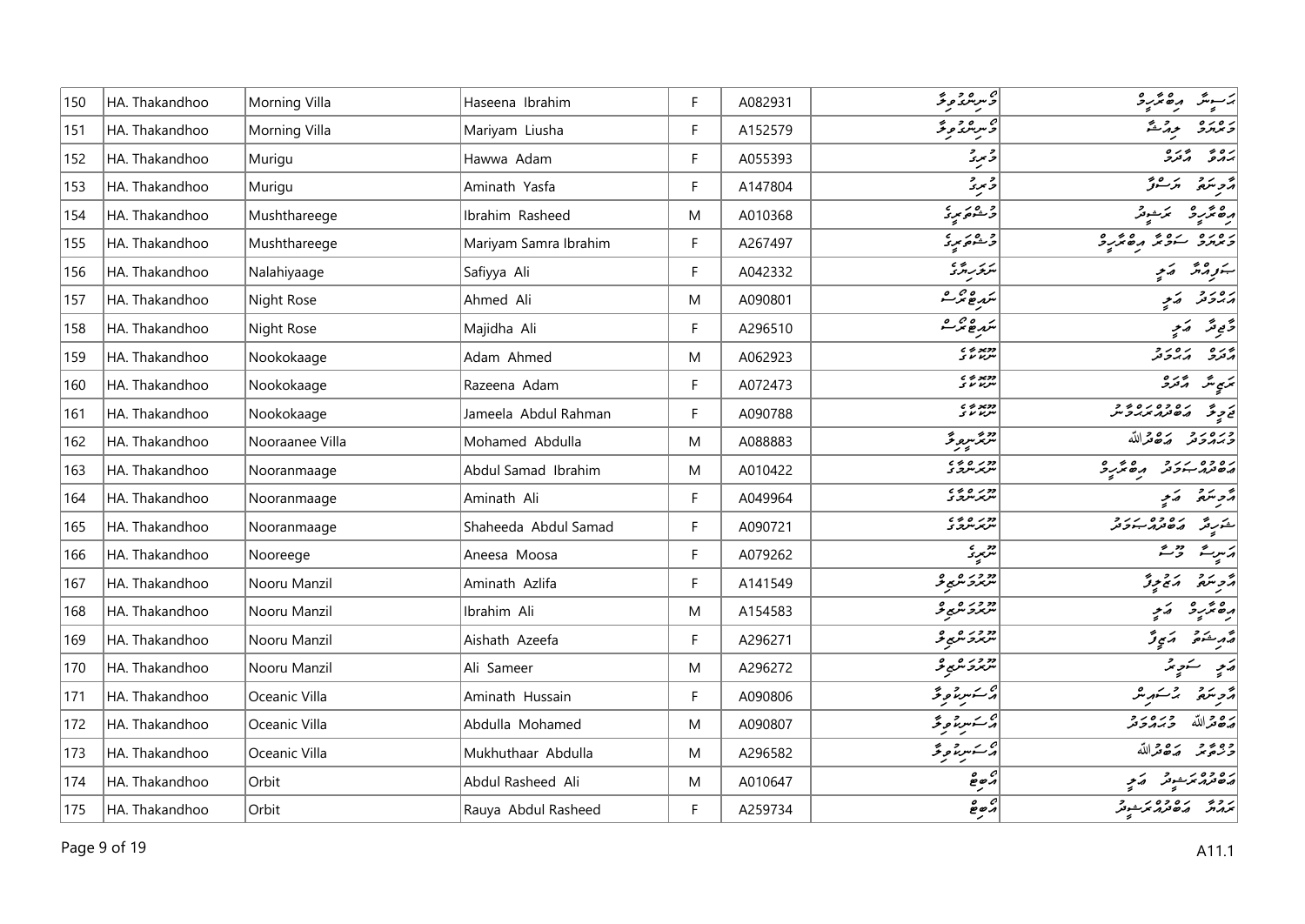| 176 | HA. Thakandhoo | Orbit          | Aishath Sahza             | F           | A296254 | $\overset{\circ}{e}$ $\overset{\circ}{\sim}$ |                                                                                                                |
|-----|----------------|----------------|---------------------------|-------------|---------|----------------------------------------------|----------------------------------------------------------------------------------------------------------------|
| 177 | HA. Thakandhoo | Orbit          | Rifaa Abdhuh Rasheedh     | F           | A296258 | $\stackrel{o}{e} \stackrel{o}{\sim}$         | يو ده ده ده کرد.<br>مرو ده مرد کرد د                                                                           |
| 178 | HA. Thakandhoo | Orchid Villa   | Mohamed Hussain           | M           | A150739 | ەر بەر ئەرگە<br>مەس                          |                                                                                                                |
| 179 | HA. Thakandhoo | Orchid Villa   | Sobira Mohamed            | F           | A296294 | ەر بە ئەرگە<br>مەس ئەرگە                     | و ر ه ر و<br>تر پر تر تر<br>ىبەھ ئە                                                                            |
| 180 | HA. Thakandhoo | Orchidmaage    | Mariyam Ali               | F           | A295758 |                                              | ر ه ر ه<br><del>د</del> بربرگ<br>ەتىر                                                                          |
| 181 | HA. Thakandhoo | Orchidmaage    | Ibrahim Hussain           | M           | A295760 | لمروءة                                       | جرسئەرىتىر<br>ە ھەترىر <sup>ە</sup>                                                                            |
| 182 | HA. Thakandhoo | Orchidmaage    | Khadheeja Hussain         | F           | A295763 | ه وه وه<br>مربو د د                          | نرَمْرِيَّحَ<br>جر سەر بىر                                                                                     |
| 183 | HA. Thakandhoo | Orchidmaage    | Abdul Majeed Hussain      | M           | A369931 |                                              | رە دەرىج تەرىجىسىدىكە                                                                                          |
| 184 | HA. Thakandhoo | Primroze       | Mohamed Moosa             | M           | A114376 | إوبروجرة                                     | ورەرو دوغ                                                                                                      |
| 185 | HA. Thakandhoo | Raiyvilaage    | Abdul Raheem Abdul Rahman | M           | A063939 | ره وي<br>مره <sub>و</sub> مونور              | ر ه و ه ر ه د ه<br>پره تر پر <i>پر چ</i> س<br>ן פיכה זה פ                                                      |
| 186 | HA. Thakandhoo | Raiyvilaage    | Abdul Wahid Abdul Rahman  | M           | A077864 | ىرە <sub>م</sub> وردى                        | ره وه به د ده وه ره ده<br>پره تر ژويند به ه تر بر بر بر                                                        |
| 187 | HA. Thakandhoo | Raiyvilaage    | Aminath Abdul Rahman      | F           | A090719 | ره وي<br>مره <sub>و</sub> مونور              | ر ٥ ر ٥ ر ٥ ر و<br>پره تو پر <i>بر ب</i> ر س<br>الجمع بنزو                                                     |
| 188 | HA. Thakandhoo | Red Rose       | Mahida Abdul Majeed       | F           | A295980 | بره جرحه                                     | و پر مان ده ده ده کمر در کار در کار در کار در کار در کار در کار در کار در کار در کار در کار در کار در کار در ک |
| 189 | HA. Thakandhoo | Rediyamge      | Aminath Shirufa           | $\mathsf F$ | A069458 | ء<br>مرب <sub>ع</sub> در در                  | أأوسكم شرمرا                                                                                                   |
| 190 | HA. Thakandhoo | Rihithalhaage  | Fathimath Mohamed         | F           | A088894 | ىرىر برىرى<br>ئرىر بىرىگە ي                  | و ده دره در                                                                                                    |
| 191 | HA. Thakandhoo | Rihithalhaage  | Sameena Mohamed           | F           | A092546 | ىرىر بەر<br>مرىر بىرىگە ي                    | كورير وبرورو                                                                                                   |
| 192 | HA. Thakandhoo | Rihithalhaage  | Mariyam Sameeha Mohamed   | F           | A295832 | ىرىر بەر<br>بىرىر بىرى                       | د وړو کورځ وړه د و                                                                                             |
| 193 | HA. Thakandhoo | Rihithalhaage  | Shahuma Mohamed           | F           | A295834 | برره ژه ؟<br><u>در</u> ه ژه                  | روه وره دو.<br>شورو وبرووتر                                                                                    |
| 194 | HA. Thakandhoo | Riveli         | Saathia Moosa Rasheed     | F           | A259772 | ىرة و                                        | شهره وحث برسومر                                                                                                |
| 195 | HA. Thakandhoo | Roshanee villa | Fathimath Moosa           | F           | A090808 | جر شه مبر <sub>حو</sub> محر                  | د پيشه<br>ۇ بوخ <sup>ى</sup>                                                                                   |
| 196 | HA. Thakandhoo | S P villa      | Nuha Ibrahim              | $\mathsf F$ | A125272 | ې شوپومونځه<br>نور                           |                                                                                                                |
| 197 | HA. Thakandhoo | Shaadhee Villa | Ali Arif                  | M           | A296327 | ر<br>شور و ژ                                 | أەيىي ئەيرى                                                                                                    |
| 198 | HA. Thakandhoo | Shabnam        | Jaufar                    | M           | A010721 | شەھ بىر ۋ                                    | ر ور و<br>ق <i>ەھ</i> تومر                                                                                     |
| 199 | HA. Thakandhoo | Shabnam        | Sobira Hassan             | F           | A090810 | شەھ بىرە                                     | يثوثر<br>برسەمىر                                                                                               |
| 200 | HA. Thakandhoo | Sosun Villa    | Ali Mohamed               | M           | A090750 | <u>م ئەسمىرىدى</u>                           |                                                                                                                |
| 201 | HA. Thakandhoo | Sosun Villa    | Fareeda Moosa             | F           | A090751 | <u>شر ئەشرو ئۇ</u>                           | ۇ پرىژ بۇرگ                                                                                                    |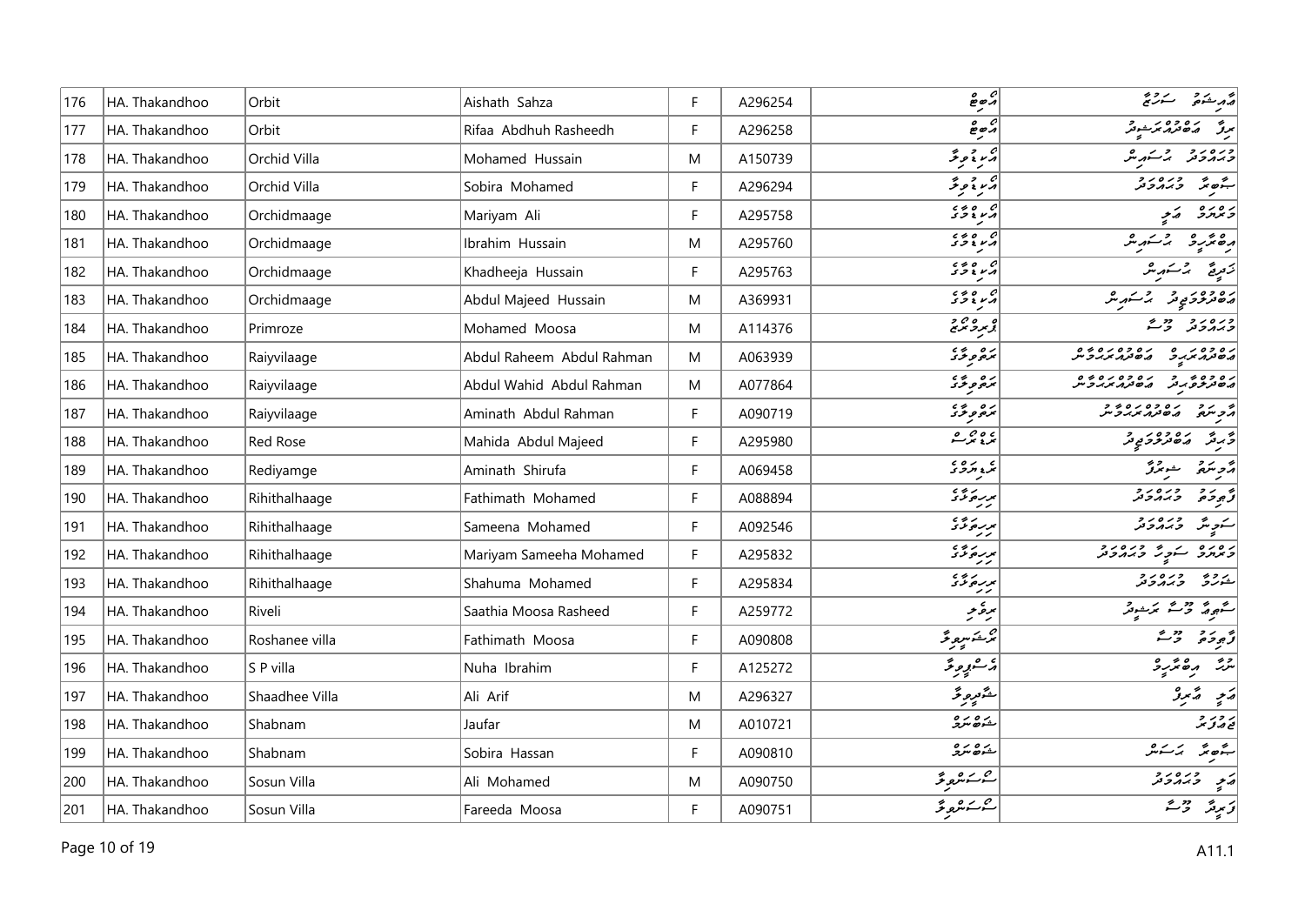| 202          | HA. Thakandhoo     | Sosunmaage            | Abdul Rahman Mohamed | M  | A039026 | <u>م بەرەپ ئ</u>                    | ر 0 כ 0 ג 0 ג 0 י 0 ג 0 ג כ<br>ג ש تر <i>ג ד</i> ג ג ד ע י כ ג ג כ تر                                                                                                                                                           |
|--------------|--------------------|-----------------------|----------------------|----|---------|-------------------------------------|---------------------------------------------------------------------------------------------------------------------------------------------------------------------------------------------------------------------------------|
| 203          | HA. Thakandhoo     | Thandiraiymaage       | Khadeeja Adam        | F  | A053620 | ە سرە ئىھ ۋې                        | پور ہ<br>مرکزو<br>  ترْمِرِيَّحْ                                                                                                                                                                                                |
| 204          | HA. Thakandhoo     | Udu vilaage           | Adam Qasim           | M  | A295919 | د د په په<br>مرغ موڅ د              | وره ځې ده                                                                                                                                                                                                                       |
| 205          | HA. Thakandhoo     | Uduvilaa Aage         | Safiyya Gasim        | F. | A295918 | د د <sub>عرفت</sub> ری<br>مړينې     | ايروه ومحسوق                                                                                                                                                                                                                    |
| 206          | HA. Thakandhoo     | Venus                 | Abdul Qadir Hassan   | M  | A074406 | ا <sub>ھي</sub> سَر م               | رە دەپرىر بەسەر<br>مەھىرىرى بەسەر                                                                                                                                                                                               |
| 207          | HA. Thakandhoo     | Venus                 | Aishath Waheedha     | F  | A089649 | <sub>حي</sub> سَر ٿ                 | وكرمشرة وكرقر                                                                                                                                                                                                                   |
| 208          | HA. Thakandhoo     | Veyodhoshuge          | Sofiyya Moosa        | F  | A090739 | ړ پر پر و ړ<br>و پر تر سر پ         | بتوره وسطح                                                                                                                                                                                                                      |
| 209          | HA. Thakandhoo     | Veyodhoshuge          | Aishath Risdha       | F  | A296039 | ے مومو و ے<br>حرافر مر <sub>ک</sub> |                                                                                                                                                                                                                                 |
| 210          | HA. Thakandhoo     | Violet villa          | Mohamed Adam         | M  | A158408 | ءَ ہر ڏھ ُ پر ڏ                     | ورەر دىرە                                                                                                                                                                                                                       |
| 211          | HA. Thakandhoo     | Zamaaneege            | Ali Shareef          | M  | A081349 | ر و<br>پخ شمیرنگ                    | ە ئەيدىقى<br>مەسىمە                                                                                                                                                                                                             |
| 212          | HA. Thakandhoo     | Zulfaa Manzil         | Zulfa Moosa          | F  | A090762 | وە پەر ھ <sub>ى</sub> پە            | وه و ديگر                                                                                                                                                                                                                       |
| 213          | HA. Thakandhoo     | Zulfaa Manzil         | Rifga Mohamed        | F. | A259774 | چ بو تو <i>څر</i> ې بو              | و ره ر د<br><i>د ب</i> رگرفر<br>ىروگ                                                                                                                                                                                            |
| 214          | HA. Thakandhoo     | Zulfaa Manzil         | Mohamed Hussain      | M  | A296586 | وە پەر ھ <sub>ى</sub> پە            | ورەرو ويەر                                                                                                                                                                                                                      |
| 215          | HA. Thakandhoo     | Zulfaa Manzil         | Nuhaadhu MOhamed     | M  | A384155 | چ تو تر <i>چې</i> تر تر             | و و دره در و<br>سربر د بر و تر                                                                                                                                                                                                  |
|              | HDh. Hanimaadhoo   |                       |                      |    |         |                                     |                                                                                                                                                                                                                                 |
| 216          | HDh. Hanimaadhoo   | Rana                  | Hussain Niyaz        | M  | A292116 | ىرىتر                               | رحم میں مرکز کے مرکز کے مرکز کے مرکز کے ان کے مرکز کے مرکز کے مرکز کے مرکز کے مرکز کے مرکز کے لیے تعلیم کے مرکز<br>مرکز کے مرکز کے مرکز کے مرکز کے مرکز کے مرکز کے مرکز کے مرکز کے مرکز کے مرکز کے مرکز کے مرکز کے مرکز کے مرکز |
| 217          | HDh. Hanimaadhoo   | Uthuru                | Rugiyya Gasim        | F. | A090773 | د د د<br>مرموننر                    |                                                                                                                                                                                                                                 |
| 218          | HDh. Hanimaadhoo   | View                  | Anaa Mohamed         | F. | A259787 | حرجر                                | ر بر در در در در در بازی<br>مرتش از در در در                                                                                                                                                                                    |
|              | HDh. Kumundhoo     |                       |                      |    |         |                                     |                                                                                                                                                                                                                                 |
| 219          | HDh. Kumundhoo     | Gahaa                 | Ibrahim Abdul Raheem | M  | A232293 | ىرچ                                 | ره وه ر<br>پره تربر تربر و<br>ەر ھەتئەر 2<br>س                                                                                                                                                                                  |
| L. Kalaidhoo |                    |                       |                      |    |         |                                     |                                                                                                                                                                                                                                 |
| 220          | L. Kalaidhoo       | Nanreethige           | Fathimath Zuhuda     | F  | A311930 | ىر بە <sub>ر بىر ب</sub> ىرى        | توجدة المحافظة                                                                                                                                                                                                                  |
| Male'        |                    |                       |                      |    |         |                                     |                                                                                                                                                                                                                                 |
| 221          | Male'              | G. Busthaanu Hiya     | Aminath Guraisha     | F  | A104521 | ى ھەسمۇسرىدىگر                      | مُتَاحِسَةً تَحْسَرِ اللَّهُ                                                                                                                                                                                                    |
|              | N. Kendhikulhudhoo |                       |                      |    |         |                                     |                                                                                                                                                                                                                                 |
| 222          | N. Kendhikulhudhoo | Kendhikolhu. Hathihaa | Hawwa Aidha          | F. | A205329 | ، سربر پیچ په کر <sub>ی</sub> گ     | ر ه و<br>بر د تو<br>پھ مر تر<br>م                                                                                                                                                                                               |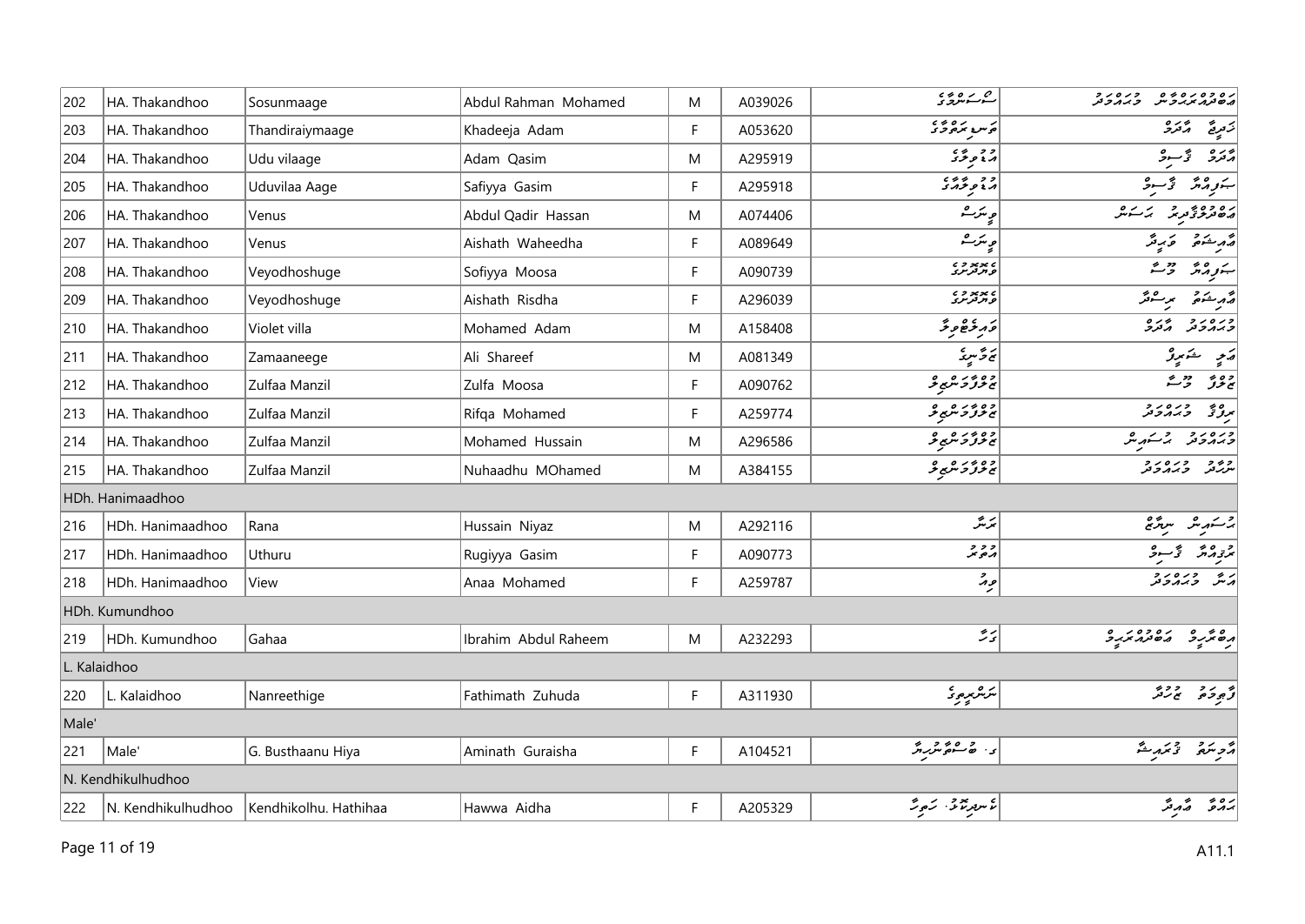|     | N. Manadhoo  |          |                  |   |         |           |        |                          |  |  |  |
|-----|--------------|----------|------------------|---|---------|-----------|--------|--------------------------|--|--|--|
| 223 | IN. Manadhoo | Udhares  | Ibrahim Faiz     | M | A207132 | پرندی ہے  | ز م مح | پر ۱۵ پر د<br>$\sim$ 1   |  |  |  |
|     | R. Alifushi  |          |                  |   |         |           |        |                          |  |  |  |
| 224 | R. Alifushi  | Shikaara | Musthageem Moosa | M | A255741 | شەرگە ئىر | وسه    | 3 سىم ت <sub>و</sub> ر 2 |  |  |  |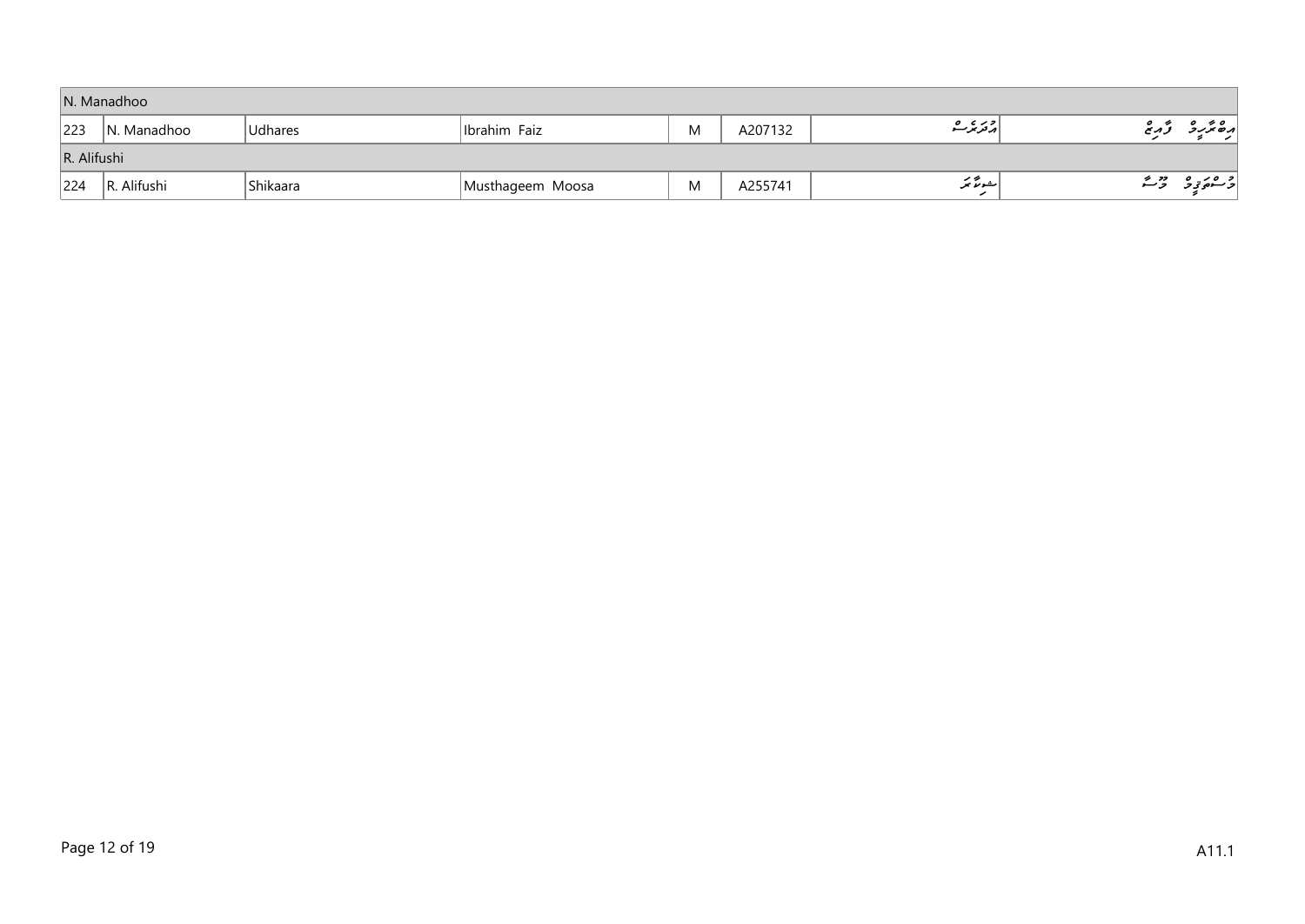## *w7qAn8m? sCw7mRo>u; wEw7mRw;sBo<*

| ' مرمر | 'يئرىثر: |
|--------|----------|
|        |          |
|        |          |
|        |          |

## *w7q9r@w7m> sCw7qHtFoFw7s; mAm=q7 w7qHtFoFw7s;*

| يئرمىش: | $^{\circ}$<br>. سر سر<br>$\cdot$ | $\circ$ $\sim$<br>-- | يئرمثر |
|---------|----------------------------------|----------------------|--------|
|         |                                  |                      |        |
|         |                                  |                      |        |
|         |                                  |                      |        |

| $\frac{2}{n}$ | $\overline{\phantom{a}}$ | اير هنه. | $\mathcal{O} \times$<br>سرسر |
|---------------|--------------------------|----------|------------------------------|
|               |                          |          |                              |
|               |                          |          |                              |
|               |                          |          |                              |

| ' ئىرتىر: | سر سر |  |
|-----------|-------|--|
|           |       |  |
|           |       |  |
|           |       |  |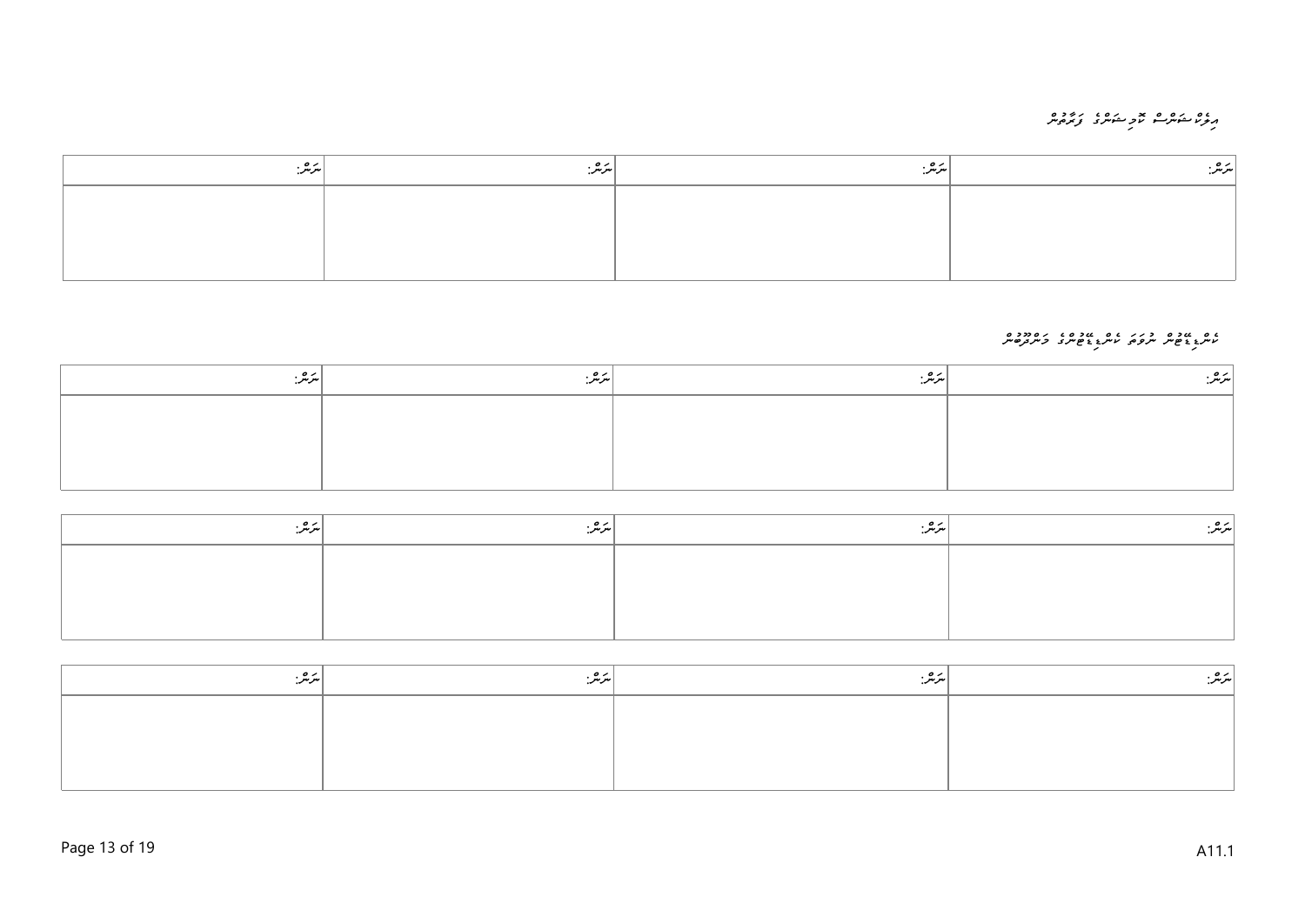| يره. | ο. | ا ير ه |  |
|------|----|--------|--|
|      |    |        |  |
|      |    |        |  |
|      |    |        |  |

| <sup>.</sup> سرسر. |  |
|--------------------|--|
|                    |  |
|                    |  |
|                    |  |

| ىئرىتر. | $\sim$ | ا بر هه. | لىرىش |
|---------|--------|----------|-------|
|         |        |          |       |
|         |        |          |       |
|         |        |          |       |

| 。<br>مرس. | $\overline{\phantom{a}}$<br>مر سر | يتريثر |
|-----------|-----------------------------------|--------|
|           |                                   |        |
|           |                                   |        |
|           |                                   |        |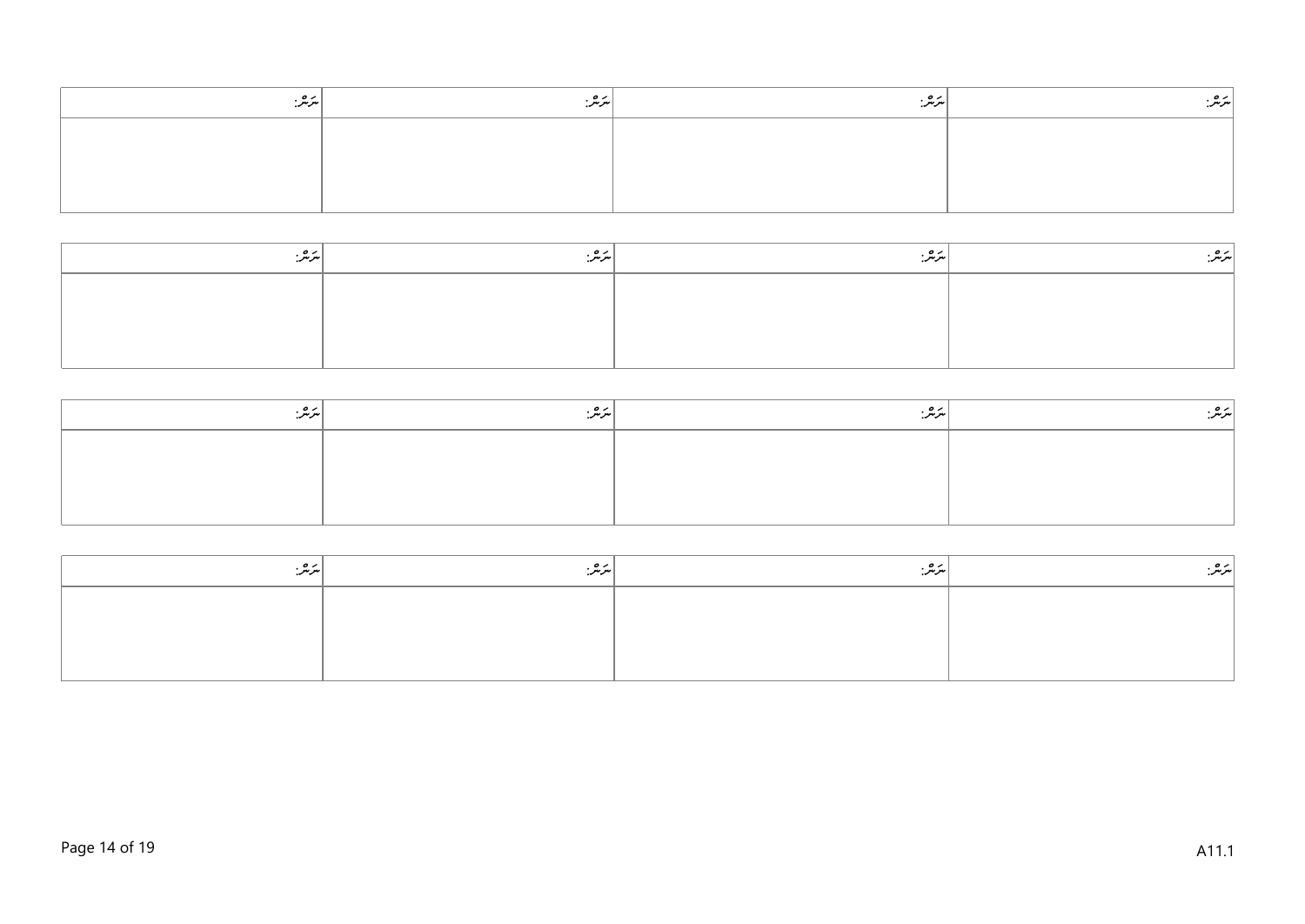| ير هو . | $\overline{\phantom{a}}$ | يرمر | اير هنه. |
|---------|--------------------------|------|----------|
|         |                          |      |          |
|         |                          |      |          |
|         |                          |      |          |

| ىر تىر: | $\circ$ $\sim$<br>" سرسر . | يبرحه | o . |
|---------|----------------------------|-------|-----|
|         |                            |       |     |
|         |                            |       |     |
|         |                            |       |     |

| الترنثر: | ' مرتكز: | الترنثر: | .,<br>سرسر. |
|----------|----------|----------|-------------|
|          |          |          |             |
|          |          |          |             |
|          |          |          |             |

| 。 |  |  |
|---|--|--|
|   |  |  |
|   |  |  |
|   |  |  |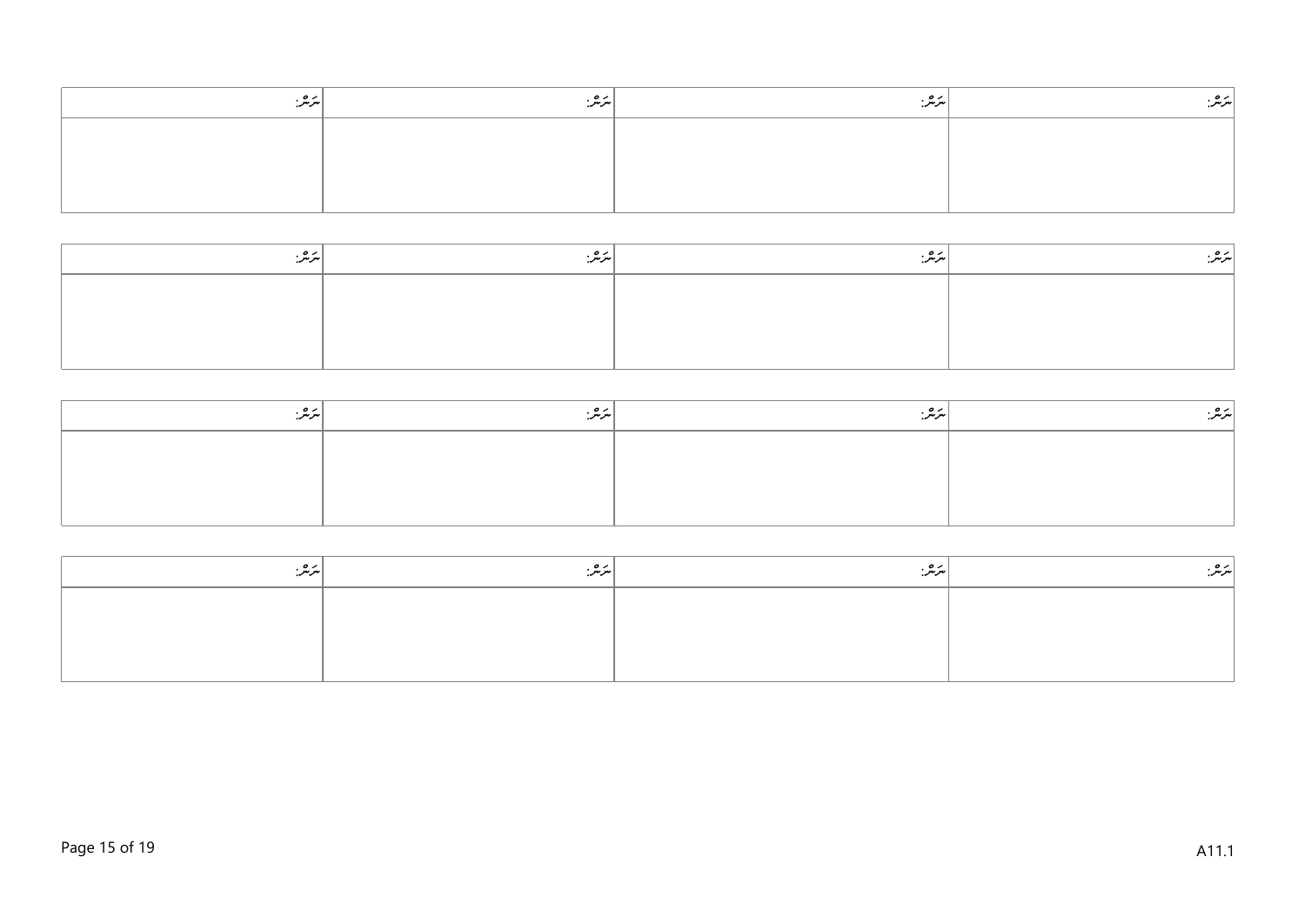| ير هو . | $\overline{\phantom{a}}$ | يرمر | اير هنه. |
|---------|--------------------------|------|----------|
|         |                          |      |          |
|         |                          |      |          |
|         |                          |      |          |

| ىر تىر: | $\circ$ $\sim$<br>" سرسر . | يبرحه | o . |
|---------|----------------------------|-------|-----|
|         |                            |       |     |
|         |                            |       |     |
|         |                            |       |     |

| 'تترنثر: | . .<br>يسمونس. |  |
|----------|----------------|--|
|          |                |  |
|          |                |  |
|          |                |  |

|  | . ه |
|--|-----|
|  |     |
|  |     |
|  |     |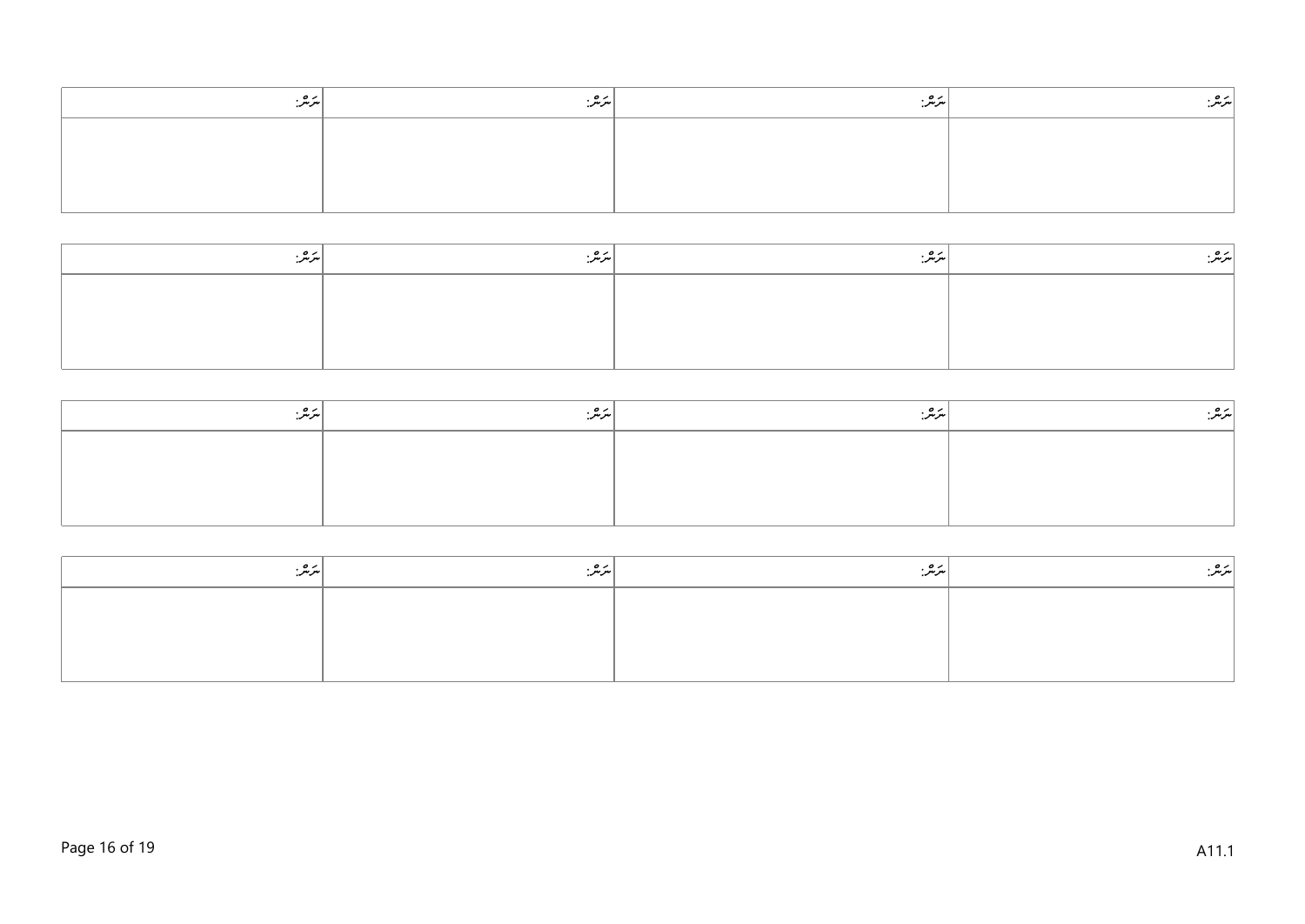| $\cdot$ | 。 | $\frac{\circ}{\cdot}$ | $\sim$<br>سرسر |
|---------|---|-----------------------|----------------|
|         |   |                       |                |
|         |   |                       |                |
|         |   |                       |                |

| ايرعر: | ر ه<br>. . |  |
|--------|------------|--|
|        |            |  |
|        |            |  |
|        |            |  |

| بر ه | . ه | $\sim$<br>سرسر |  |
|------|-----|----------------|--|
|      |     |                |  |
|      |     |                |  |
|      |     |                |  |

| 。<br>. س | ىرىىر |  |
|----------|-------|--|
|          |       |  |
|          |       |  |
|          |       |  |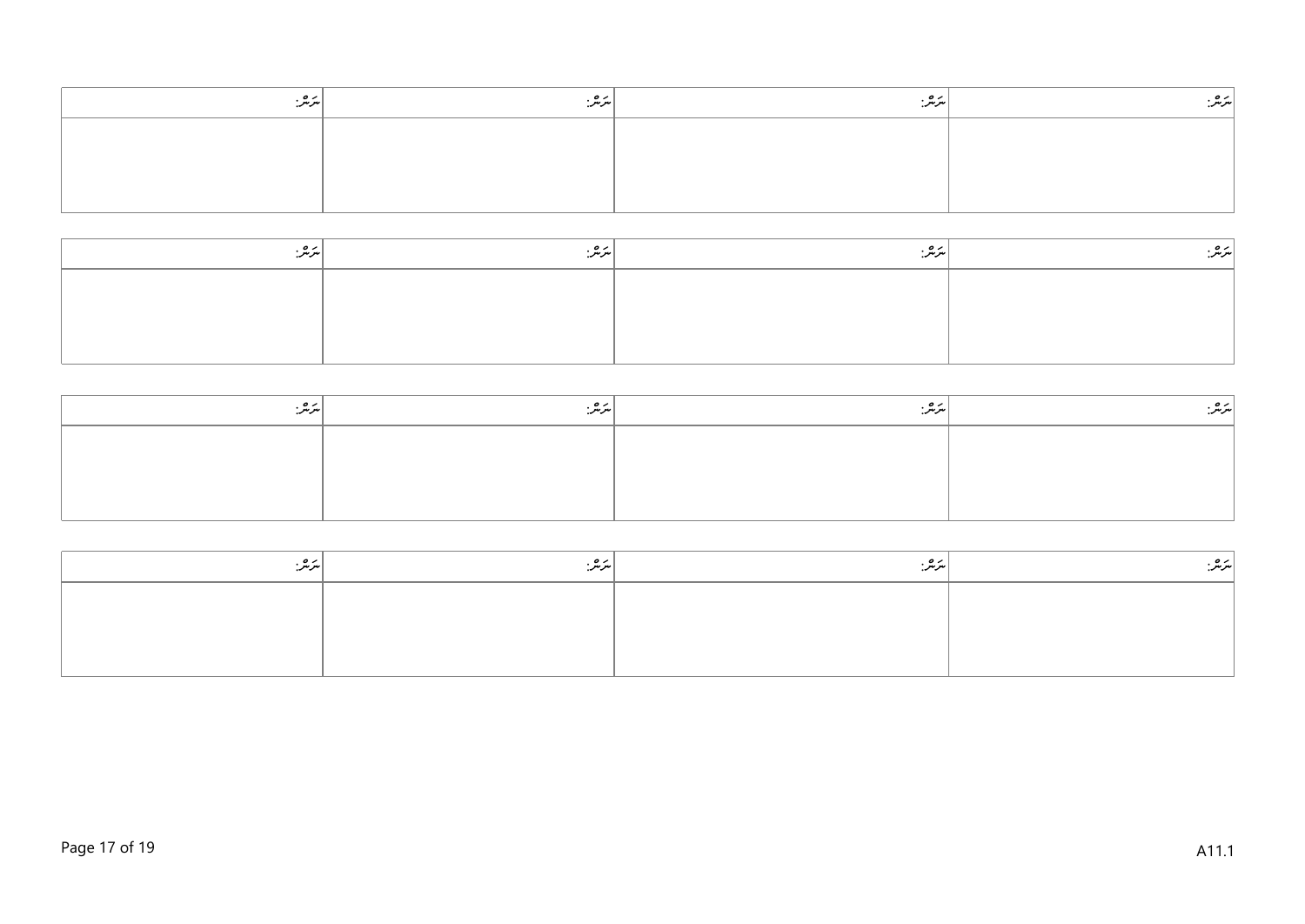| ير هو . | $\overline{\phantom{a}}$ | يرمر | اير هنه. |
|---------|--------------------------|------|----------|
|         |                          |      |          |
|         |                          |      |          |
|         |                          |      |          |

| ئىرتىر: | $\sim$<br>ا سرسر . | يئرمثر | o . |
|---------|--------------------|--------|-----|
|         |                    |        |     |
|         |                    |        |     |
|         |                    |        |     |

| انترنثر: | ر ه |  |
|----------|-----|--|
|          |     |  |
|          |     |  |
|          |     |  |

|  | . ه |
|--|-----|
|  |     |
|  |     |
|  |     |